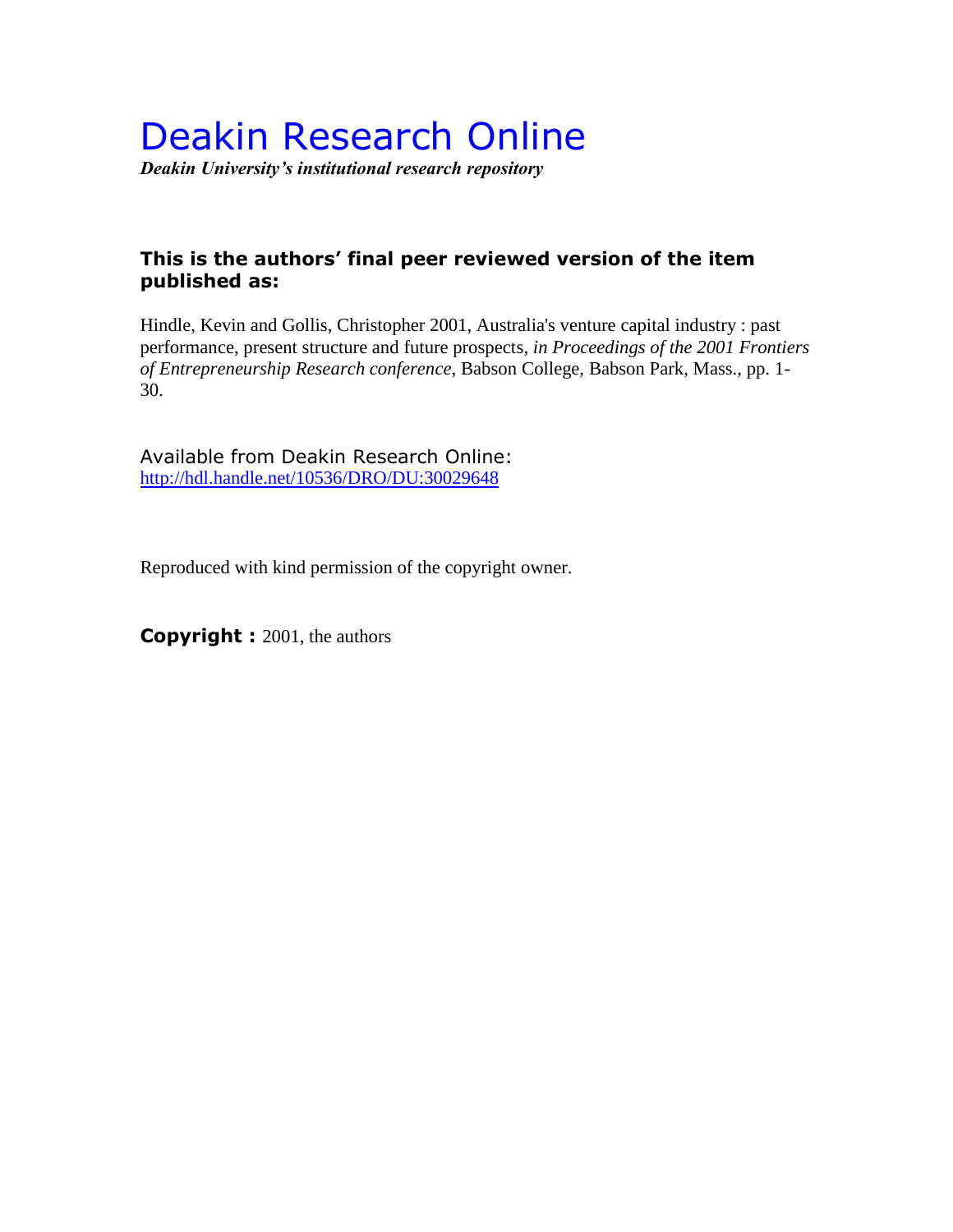# **Australia's Venture Capital Industry:**

## **Past Performance, Present Structure**

# **and Future Prospects**

#### **Authors:**

**Kevin Hindle**, Director of Entrepreneurship Research, Australian Graduate School of Entrepreneurship, Swinburne University of Technology, Melbourne, Australia

**Christopher Golis,** Executive Chairman, Nanyang Management Pty Ltd

#### **CITATION DETAILS**

Hindle, Kevin , and Christopher Gollis. 2001. Australia's Venture Capital Industry: Past Performance, Present Structure and Future Prospects. Paper read at *Frontiers of Entrepreneurship Research 2001*, at Jonkoping International School of Business. Jonkoping Sweden. Published in abstract in Frontiers of Entrepreneurship Research 2001. Babson College Center for entrepreneurial Studies.

#### **Contact:**

Professor Kevin Hindle Director of Entrepreneurship Research Australian Graduate School of Entrepreneurship (AGSE) Swinburne University of Technology PO Box 218 Hawthorn 3122, Victoria, Australia Telephone: +61 3 9214 8732 Facsimile: +61 3 9214 8381 Email: *khindle@swin.edu.au*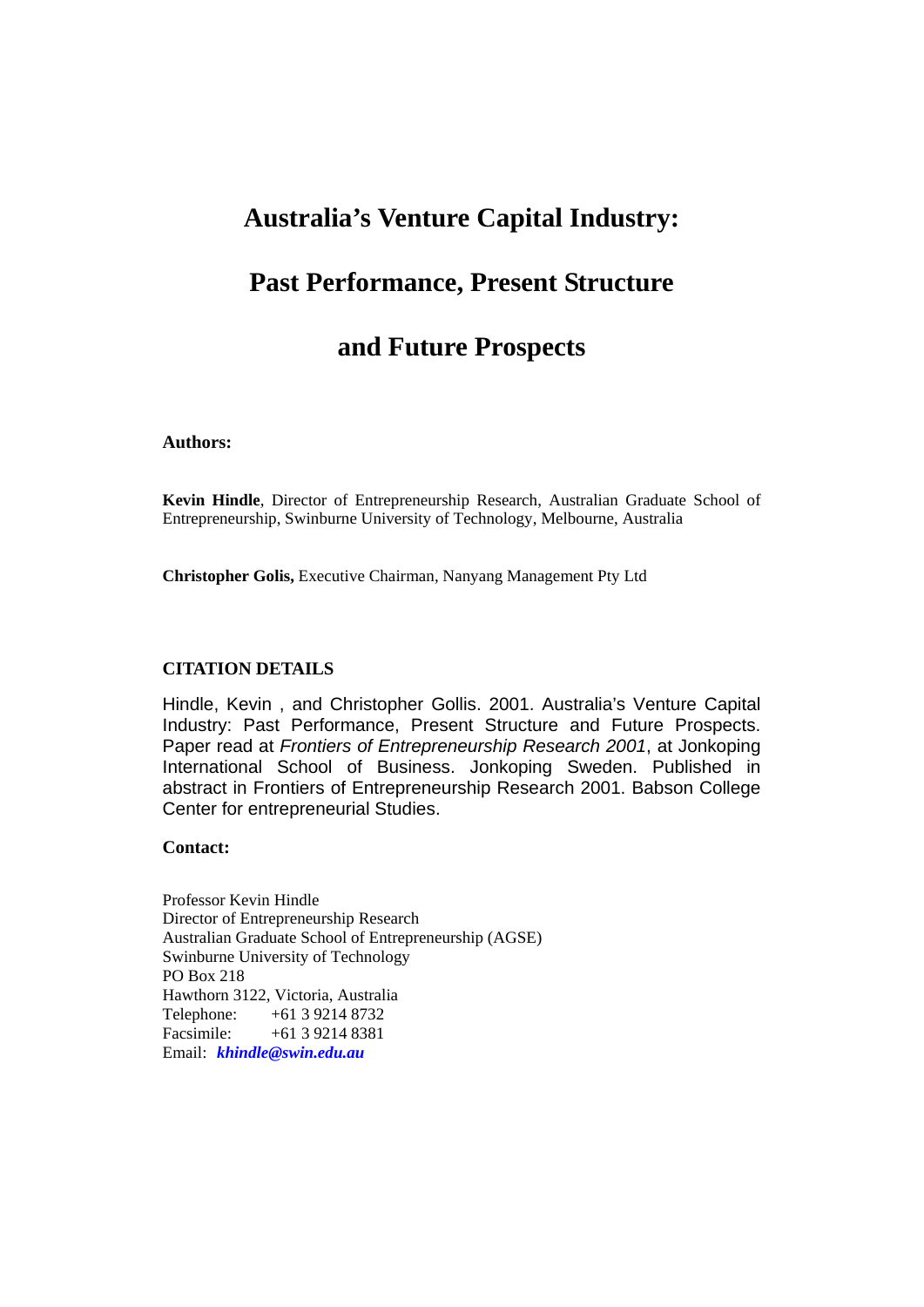#### **Abstract**

A brief history of the Australian venture capital (VC) industry to April 2001 precedes critique of the current industry framework. This focuses on two questions: W*hat has history taught us?* and *How well does the Australian VC industry enable entrepreneurship in the Australian economy?* The answers embrace suggestions for better encouragement of entrepreneurship through research-based VC industry enhancement. A positive prognosis is based on a case history. A knowledgeable private citizen significantly influenced the passage of legislation vital to the industry. This success indicates the practical importance that a future program of structured research might have for the development of venture capital and entrepreneurship in Australia.

#### **Objectives, rationale and design of the paper**

All branches of research share a common need for periodic stocktaking. From time to time it is useful to pause in the quest for more knowledge in the vein of *why is it so?* The pause gives time to evaluate existing knowledge using the twin questions: *What do have we learned so far?* and *What does this knowledge portend?* In any field, a truly detailed treatment of both questions might produce a significant work of social and intellectual history. A humbler treatment might better be described as a brief 'survey and critique' of the field. This paper attempts the latter task. It is a summary attempt to take critical stock of the past performance, present structure and future portents of the Australian venture capital industry as they stand in April 2001.

This date marks the first anniversary of the 'tech wreck': the dramatic fall in the value of many technology stocks on world stock markets. In the fullness of history it is likely that the bursting of the 'dotcom bubble' will be seen as a watershed event in the evolution of international venture capital. In Australia, the time seems right to reflect upon the past, present and future of the industry. History shows that, after a minor boom period, venture capital virtually disappeared within three years of the traumatic stock market collapse of 1987. In a study to be reviewed below, Cornelius and Hargreaves concluded that by 1991 *'… the industry is close to extinction'* (Cornelius and Hargreaves 1991: 2). The present downturn in the attractiveness of new venture investments in the wake of the 'tech wreck' now makes it timely to investigate whether the Australian venture capital industry is likely to repeat history or transcend it.

This study was conducted from two points of view: that of the scholar of entrepreneurship and that of an experienced, practising Australian venture capitalist. Both points of view blend efficiently because the authors believe that venture capital's contribution to a national economy and society is best measured with respect to the extent that it contributes to the enabling of entrepreneurship. Given this dominant perspective and despite obvious limits of scope and detail, the authors believe that the paper will have utility for several audiences including: entrepreneurship researchers, industry practitioners, social analysts and policy makers.

The paper begins with a definition of venture capital and a summary of its generic industrial structure. A brief historical narrative of the Australian venture capital industry follows. It includes diagrams that summarise the supply and demand situation of the industry at three key points in its evolution. The paper then provides a portrait of the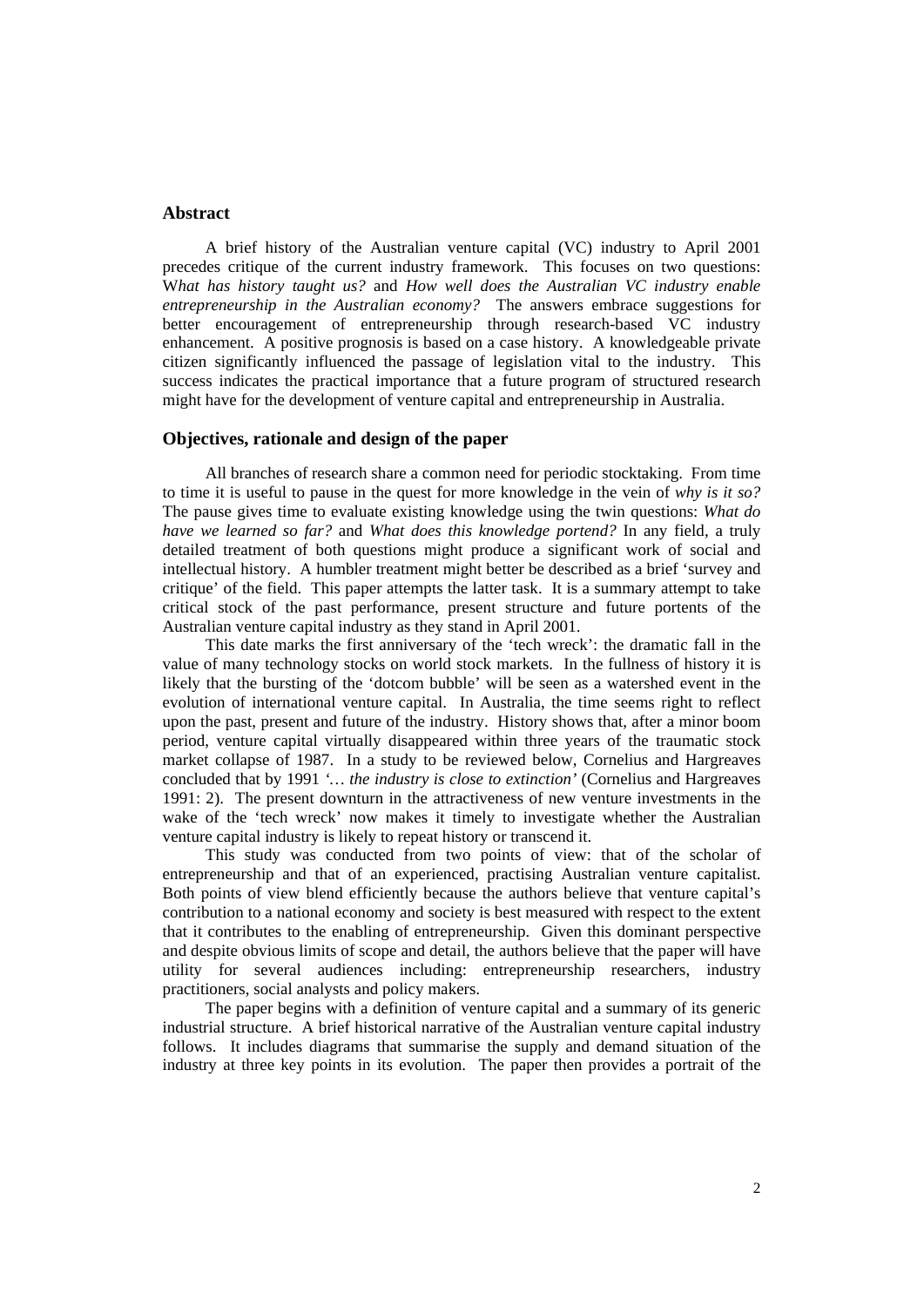current Australian VC industry framework (as at April 2001) through description of key stakeholders. The combination of historical narrative and current description provides a platform for critique. This is focused on two key questions: *What has history taught us?* and *How well does the Australian venture capital industry enable entrepreneurship in the Australian economy?* The paper then presents suggestions for better encouragement of entrepreneurship through improvements in the venture capital industry. It concludes with a positive prognosis for the industry based on a brief case history of constructive policy making. A private citizen, well-motivated and well-informed, was able to influence the passage of crucial capital gains tax legislation. This success indicates the practical importance that a future program of structured research might have for the productive development of venture capital and entrepreneurship in Australia.

#### **Institutional venture capital: definition and generic industrial structure**

Venture capital is commonly viewed as high-risk equity capital involved in the formation and launch of new companies with innovative technologies. Seed and start-up capital is sometimes considered synonymous with venture capital when in reality it is only a small segment. Institutional venture capital may more truly be regarded as *an investment made by a financial intermediary in a private company with the long-term aim of taking the company public and realising a significant capital gain.* This definition eliminates individual investors who may invest in a private company with a similar objective. These individuals are properly defined as angel investors.

Venture capitalists (VCs) are thus financial intermediaries. They stand between entrepreneurs in private companies seeking equity to grow their businesses and the stockbrokers and merchant bankers seeking companies to list on the public markets. In the USA, for example, VCs now generate over half of all NASDAQ initial public offerings (IPOs). The funds mediated by VCs may come from retail, corporate or institutional investors or a combination of all three. Typically, venture capital funds are of two types: either investing in growth companies or in some form of leveraged buy-out. During the 1980s while the growth segment expanded, the leveraged buy-out market (LBO) exploded, particularly in the USA and UK. However, in the 1990s, growth segment has expanded considerably in the USA and the leveraged buy-out market has declined mainly due to lack of opportunities. In the UK, LBO funds used to represent 80% of the market. Funds are sourced from three main areas: financial institutions; corporations and retail investors.

Given the portfolio approach and the deal structure VC's use (see Zider 1998 for a masterly exposition of the mechanics of venture capital investing) only 10% to 20% of the companies funded need to be real winners to achieve the targeted return rate of 25% to 30%. In fact, VC reputations are often built on one or two good investments. The VC manager generally regarded as the best in the world is Kleiner–Perkins. The first fund invested \$7.5 million in 17 companies and returned \$345 million. Two investments, Tandem and Genetech, generated \$325 million.

Of course, this is easier said than done. Chart 1 shows the actual internal rate of return (IRR) performance of selected clusters of US Venture Capital managers form 1980 to 1988.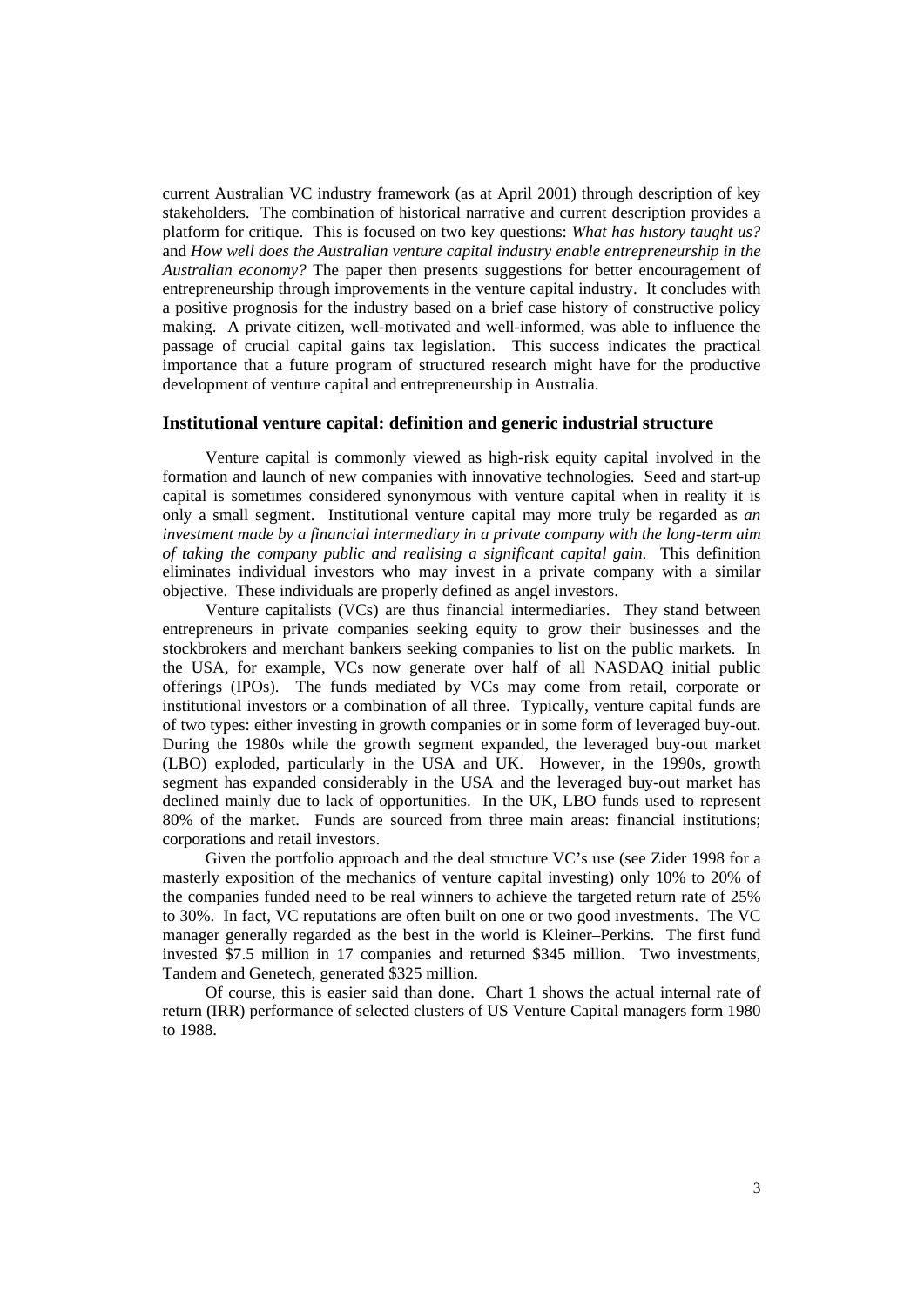Chart 1. Comparative portfolio performance of VC managers

(Source: PricewaterhouseCoopers 2000)



In the 10 years 1980–89 the USA venture capital asset class returned 7.1% on average. The average of the top performer was 31.8%. The average return of the top two quartiles was 15.2%, which is a good return. However, if you know the average and the top two quartile figure you can calculate the bottom two quartile figure. They average out over 10 years to a negative 1.1%. In other words, if you are choosing a VC manager, particularly a new one, there is 50/50 chance the manager will give you a negative return. In fact the situation is worse. The reality is as follows:

- The bottom 25% of the managers will lose most if not all your money.
- The next 25% will give you a return around the cash rate.
- The next 25% will give you the return on an indexed equity fund with much more administration.
- The top quartile will give outstanding returns in the order of  $25\% 30\%$ , post fees, fund after fund.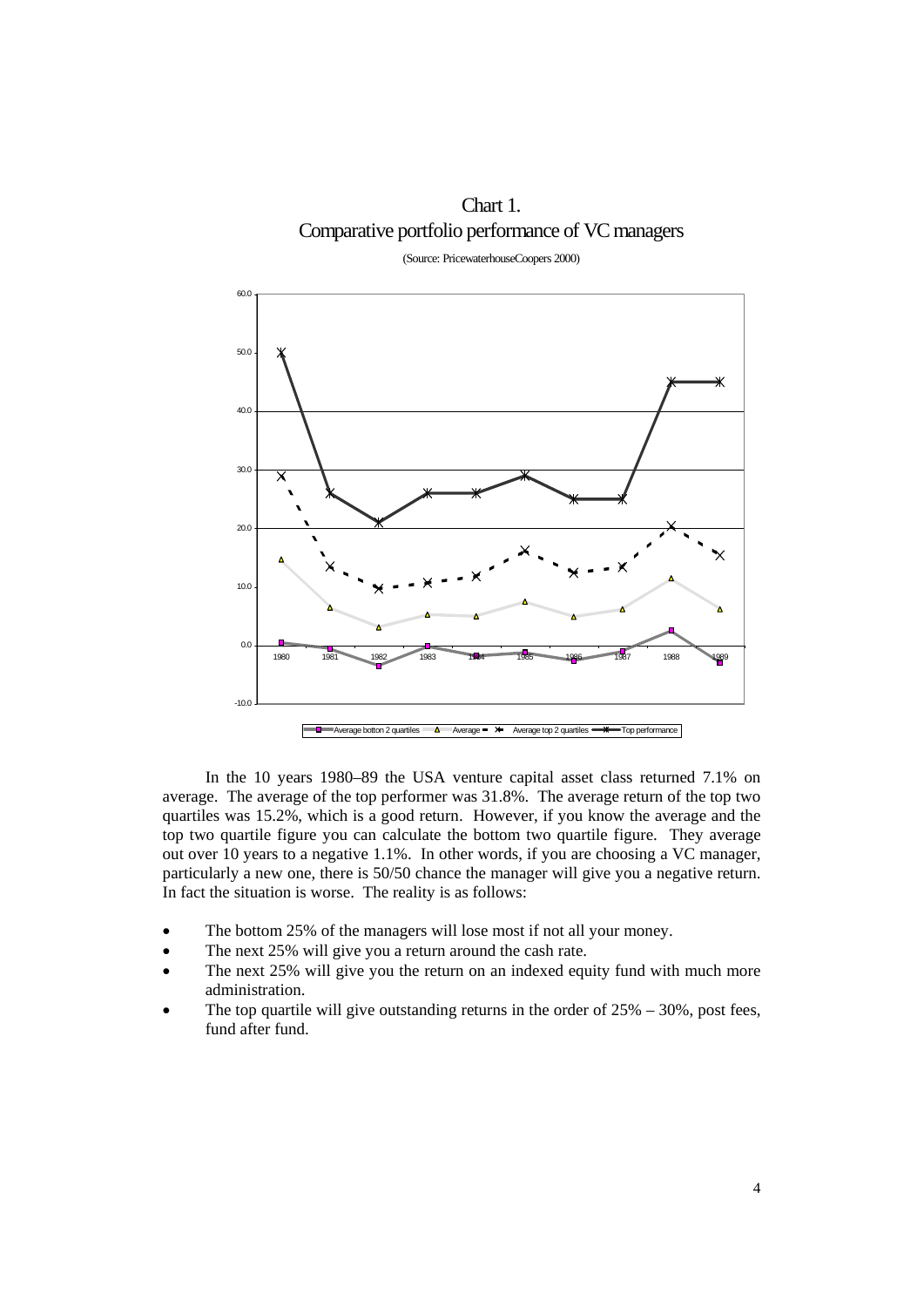When this is compared to the listed equity market where the standard deviation around the mean return is 1.5% it is easier to understand the challenge facing investors when selecting a new VC manager.

So, venture capital is a defined but difficult industry. How has it fared in Australia?

#### **History of the Australian venture capital industry to April 2001**

#### *1970: The Lone Ranger comes home from Harvard*

Bill Ferris is a principal of Australian Mezzanine Investments Pty Ltd and the founder and former president of the Australian Venture Capital Association. He has legitimate claim to being Australia's first formal venture capitalist. In 1970, with a freshly-printed Harvard Master of Business Administration (MBA) to hang on the wall, the 25-year-old Ferris returned to Australia. He had decided to start his own venture capital company (Ferris 2000: 6). He called it grandly, *International Venture Corporation Pty Ltd* (IVC). It was capitalised at less than \$500,000 (Ferris 2000: 94).

Prior to 1970, there was a noticeable gap in equity risk capital in Australia's financial market place. Angels existed and the public markets, especially in times of economic boom, provided scope for high-risk venturing via public subscription to untried companies – particularly in mineral and oil exploration. But there was nothing in the middle. One of the first government initiatives to encourage venture capital was sectorspecific and tax-driven. Known as the *10BA tax deduction scheme* it was aimed at accelerating the revival of the Australian film industry. Between 1968 and 1978 some of Australia's best-known films were financed through the scheme.

By the late 1970s, the Lone Ranger had been joined by a few other pioneering companies: not nearly enough to warrant the collective label 'industry'. In this period of VC pre-history, the most important venture capital company, was actually governmentowned. The *Australian Industry Development Corporation* (AIDC) was spawned when enthusiasm waned for sector-specific initiatives (such as the film industry tax scheme). AIDC's main focus was upon the financing of major projects in manufacturing and mining: projects believed to have a national interest component. However, AIDC's activities included some important private equity investments many of which did well (particularly in the wine and mineral processing sectors) and provided good press for both venture capital and direct government involvement in the asset class. AIDC's portfolio of smaller high-technology ventures did far less well. AIDC had quit private capital investing by the late 1980s. However, its early successes and possibly even more importantly its early failures in high-tech, had an important bearing on the emergence of the Management Investment Corporations (MIC) program. As will be seen, MIC was the initiative generally accepted to mark the start of the formal venture capital industry in Australia.

#### *1983: the watershed year*

The year 1983 featured a trinity of events that were to be seminal in the development of the Australian venture capital industry.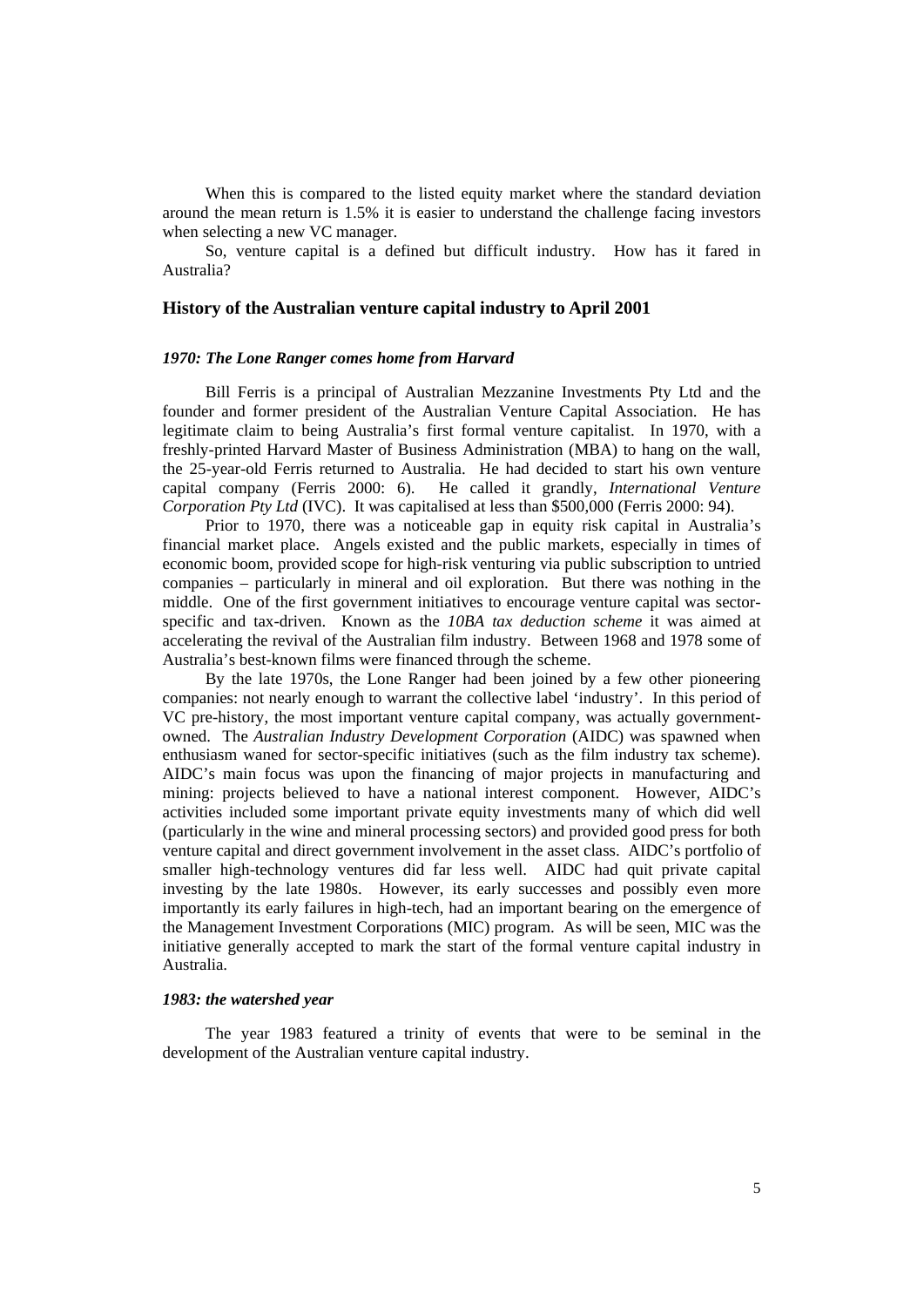First, Barry Jones achieved the zenith of his media and political influence in Australia. Jones was (and remains) a prominent national figure, initially as a quiz show star and subsequently as a prominent Labor politician and social commentator. He had (and retains) one of the highest media profiles in the nation. In 1983 a new edition of his book, *Sleepers Wake*, was the catalyst for an unprecedented depth and breadth of national discussion about Australia's need to develop a more entrepreneurial culture (Jones 1983).

Second, in April, a government-commissioned committee, headed by Sir Frank Espie, published a report for the Australian Academy of Technological Sciences (Espie et al 1983). It presented the incumbent Minister for Science and Technology (a member of the governing and sceptical Liberal Party) with recommendations and guidelines for a government initiative to kick start an Australian venture capital industry.

Third, the Labor Party, committed to a program of state-sponsored, structural economic changes, won the Federal Election. Barry Jones became the new Minister of Science. John Button became Minister for Industry. They wasted no time in convincing their colleagues to implement the recommendations of the Espie report. Based very substantially on these recommendations, an act of the Federal Parliament introduced the Management and Investment Companies (MIC) program. The major benefit of the program was a 100% tax deduction on capital subscribed. A critique of the program will be provided below, in the evaluation section of the paper. For the time being, the authors will confine themselves to a narrative of the program and allied developments.

#### *1984 – October 1987: four years of feast*

The venture capital industry in Australia is generally agreed by participants to have started in April 1984 with the handing out of seven MIC licences by the Federal Government. By 1986/87 the industry probably had some \$500 million under management. The supply and demand curve analysis probably would have looked something like figure 1.



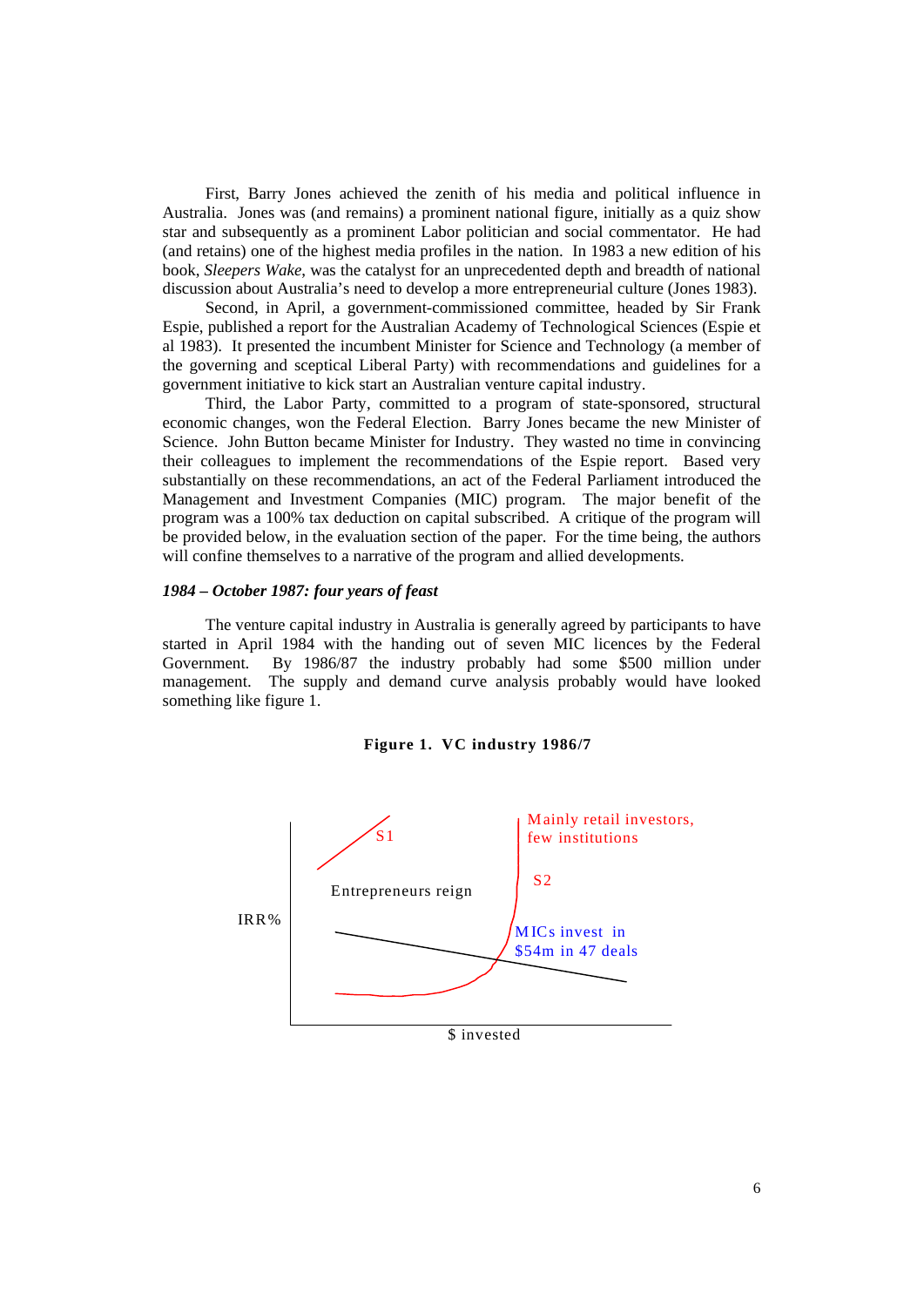The demand schedule is simply the quantity of venture-capital-seeking entrepreneurial firms capable of supplying a particular rate of return. As the price (here the expected rate of return) increases, the supply of companies that can meet the rising return decreases. Hence the demand schedule will slope downwards. The supply schedule is determined by the willingness of investors to provide funds to venture capital managers. This, in turn, depends on the expected return on venture capital investments. The supply schedule thus slopes upwards.

Prior to 1984, the supply curve would have been like S1 high in the left-hand corner and sloping sharply upwards. The major benefit of the MIC program to investors was that investors received a 100% tax deduction on capital subscribed. For taxpayers on the highest marginal rate in the mid – 1980s (namely 60%) venture capital became an attractive investment. For institutions such as superfunds on a 0% taxation rate, the tax deduction was of no use whatsoever. Hence the supply curve sloped gently upwards for a part of the curve as retail investors in MICs entered the market but then kicked sharply upwards as few, if any, institutions entered the market.

By 1986/87 the media was full of stories of stock-market buccaneers (mislabeled 'entrepreneurs' by the financial press) such as Christopher Skase and Alan Bond. When combined with economic growth, this led to an upsurge in demand for all categories of higher risk investments. In 1986/87 the MICs (by that time probably representing around half the Australian venture capital industry) invested \$54 million in 47 companies.

#### *November 1987 – late 1993: seven years of famine*

*'The lifeblood of the venture capital process consists of three essential components: entrepreneurial deals, money to invest in those deals and a return in the money invested in them'.* (Bygrave and Timmons 1992: 261).

Numerous studies in the USA have illustrated the truth of this assertion by demonstrating that the three major determinants of entrepreneurial activity in the economy are: the rate of capital gains tax; gross domestic product (GDP) growth; and the cost of capital. In Australia, by 1991, all three factors were extremely negative.

In 1985, the Labor government had introduced capital gains taxation for the first time in Australia's history. The effects of late 1980s inflation now acted on this to provide Australia with the highest rate of real capital gains tax in the Organisation for Economic Co-operation and Development (OECD). The economy was in recession and the long-term bond rate was around 15%. Entrepreneurial demand virtually disappeared from the economy (Cornelius and Hargreaves 1991: 2 and *passim*).

On the supply side, the confidence of retail investors was obliterated by the combination of the 1987 stock market crash with the 1989 property crash. Institutional investors were beginning a great shift to overseas listed equity investment. Thus Australia suffered both steeply sloping demand and supply schedules as depicted in figure 2. In 1991/2 the MICs did two deals worth \$11 million. In June 1991 the MIC program had been terminated under pressure from The Commonwealth Treasury on the grounds that Australia had no need of a VC industry. The established MICs kept operating their existing portfolios but did little new business.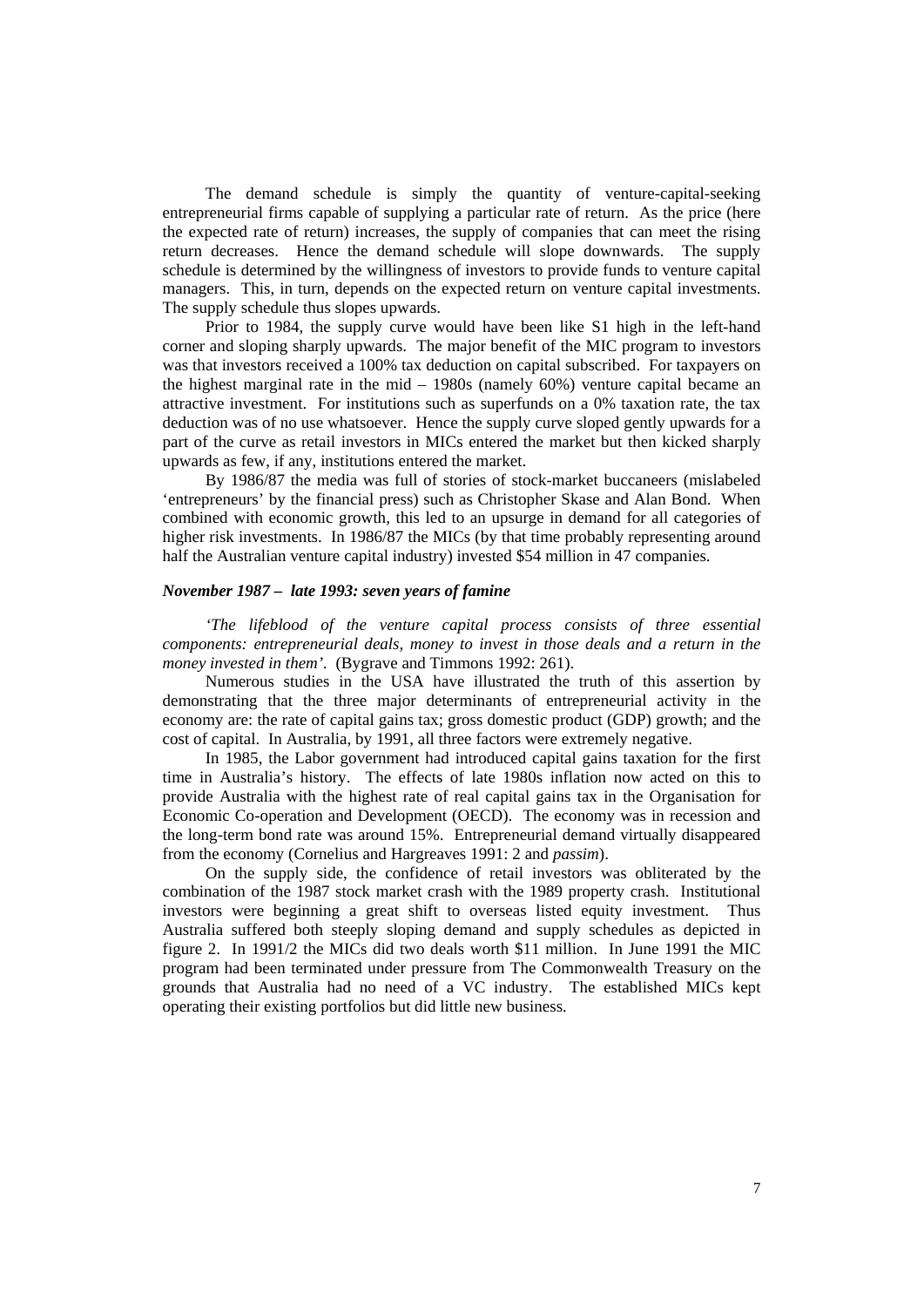#### **Figure 2. VC industry 1991/2**



#### *The recovery 1994 – 2000*

The decline in the long-term bond rate to 5% – 6% combined with excellent GDP growth saw entrepreneurial demand gradually reappear in the Australian economy. In 1999, the halving of the capital gains tax rate caused another shift. In the 12 months to September 2000, one VC company, Nanyang Ventures, saw its deal flow effectively double. Many firms experienced similar expansion in activity. Larger Australian financial institutions now started to allocate a small percentage of their portfolio to venture capital. This was in part a result of the very impressive gains made in the USA and UK where venture capital had been providing exceptional returns (30% plus) during the 1990s. Also the Australian VC community began providing some big investment wins such as Neverfail Springwater, and Datacraft.

 Accordingly, both the demand and supply schedules shifted to the right and flattened as in figure 3.

 In 2000, 42 new funds were formed nearly doubling the number of funds formed in 1999. Venture capital firms broke the Australian \$1 billion mark in fundraising for the first time, with fund managers belonging to the Australian Venture Capital Association (AVCAL) raising over \$A1.2 billion in 2000 (AVCAL 2000: ix). In 2000, 11 companies went public, 12 were acquired and four investments were liquidated. Australian funds formed between 1986 and 1999 achieved an 18.3% IRR as of 30 December 1999. The top performing funds had returns between 19.7% and 71.5% (AVCAL 2000: ix). In addition, it was estimated that, at minimum, a further \$4.7 billion was available for investment in venture capital (Bivell 2001:19).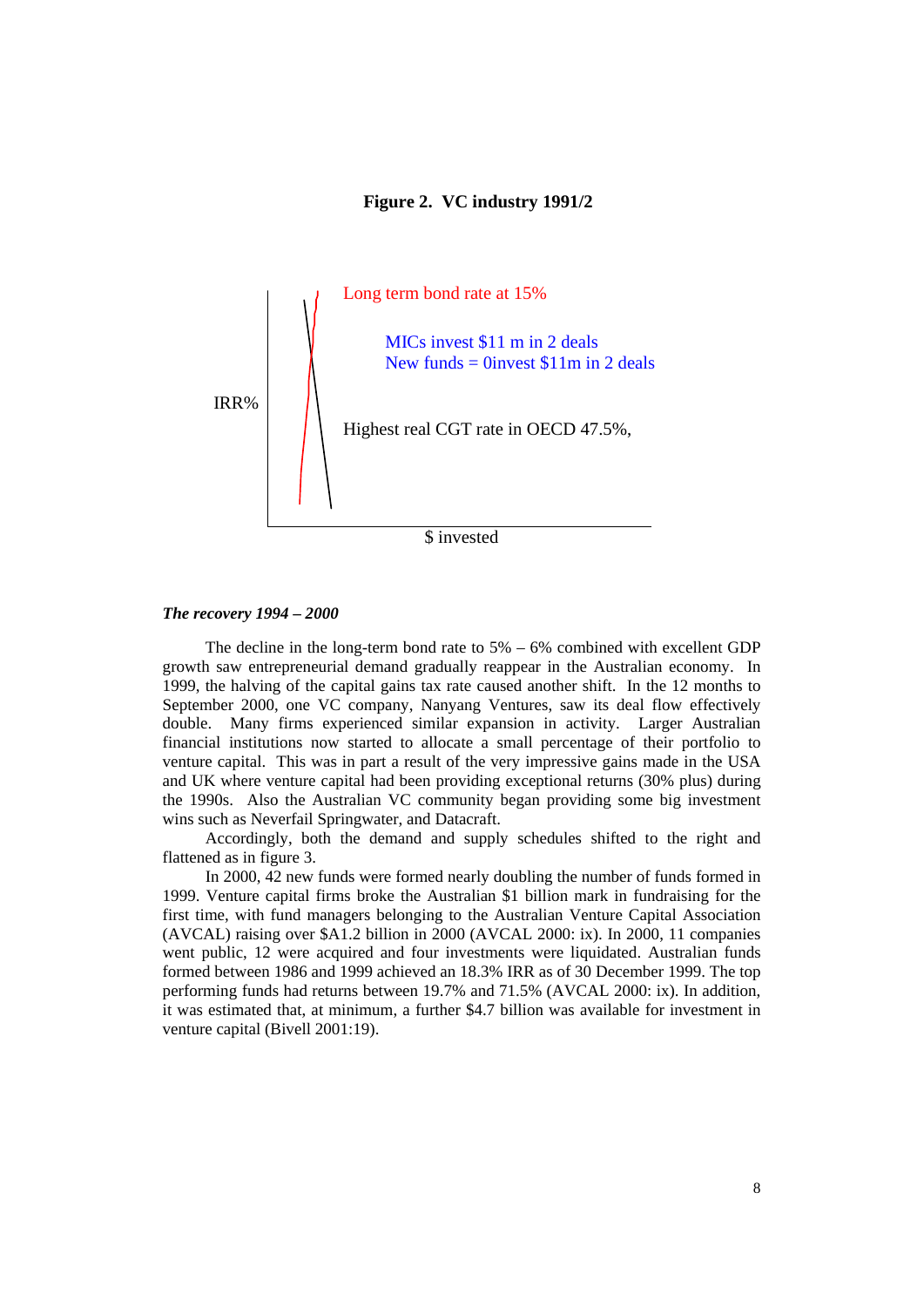#### **Figure 3. VC industry 1999**



#### *Industry performance summary as at June 2000*

 The Australian Bureau of Statistics, (ABS 2001: *passim*) in its first ever survey of the asset class, provided the following figures on the state of the Australian venture capital industry at the close of the 1999/2000 financial year.

- Investors had committed \$4.9 billion to venture capital investment vehicles including \$2.3 billion in commitments for future investment.
- The value of investments in venture capital investment vehicles was \$2.6 billion at 30 June 2000.
- The survey identified 97 active venture capital managers, who managed 123 investment vehicles.
- The 123 investment vehicles had 569 investments in investee companies.
- There was \$666 million invested in new projects during the 1999–2000 financial year with additional investments in existing projects of \$163 million, giving a total of \$829 million invested in venture capital projects in the year.
- The value of exits from existing investments during the year was \$536 million.
- There was venture capital investment in a wide range of industries and activities; including investment in manufacturing projects of \$568 million; property and business services projects of \$440 million in a total project value of \$2.3 billion.
- Australian superannuation funds were the largest investors in venture capital vehicles. 35% of the \$4.9 billion committed at the end of the financial year came from Australian superannuation funds.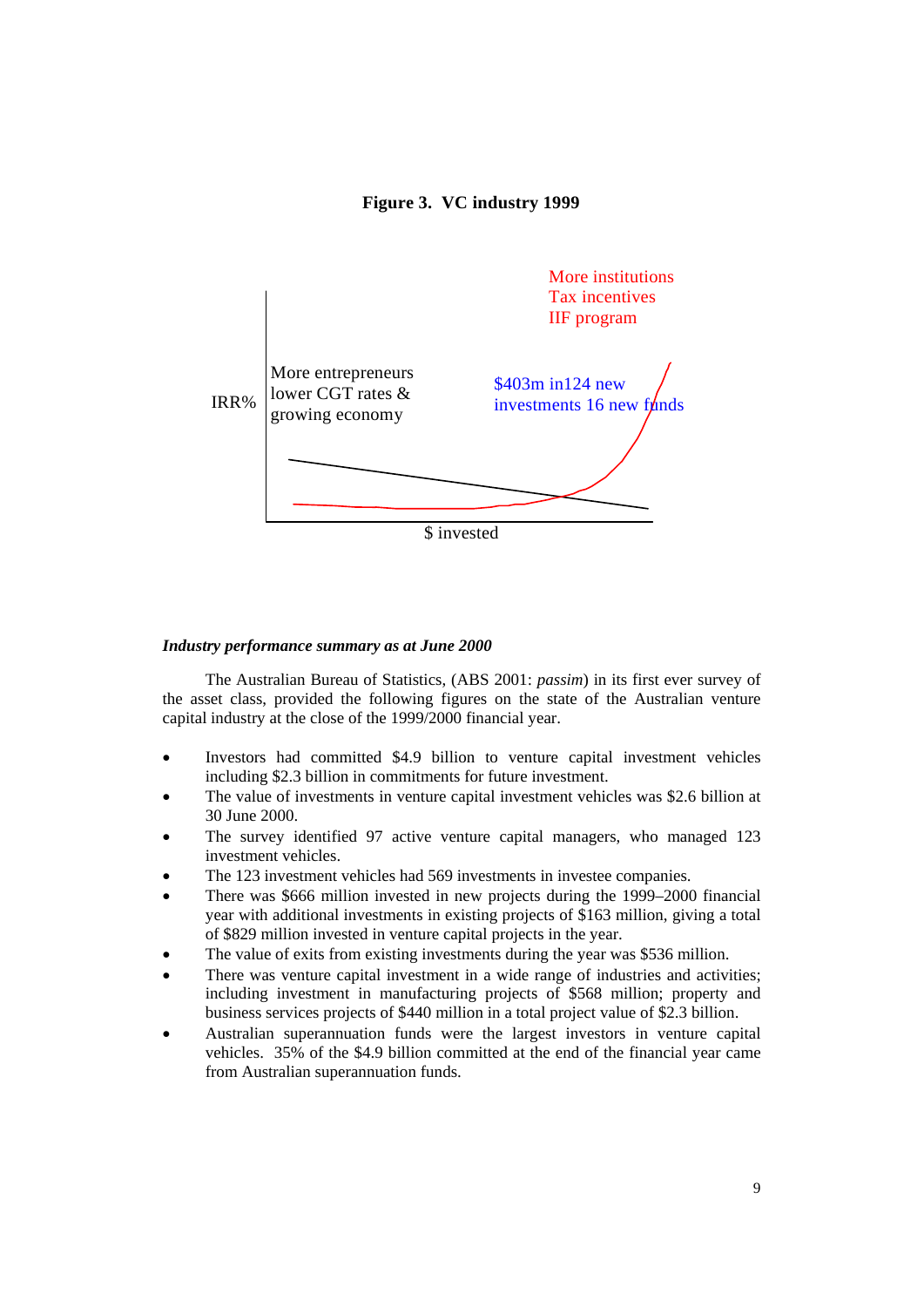#### **Current industry framework: major stakeholders and programs**

#### *VC funds targeting institutional investors*

Institutions (with or with out the advice of asset consultants) either invest directly into an independent fund or through a fund of funds. In Australia the major industry superannuation funds have put together the *Development Australia Fund* which in turn allocates money to VC managers.

The independent fund structure employs a structure designed to emulate the best features of the limited partnership model that predominates in the USA. It is typically a 10-year, unlisted terminating fund. The venture capital manager is generally allowed five years to make investments and then in the second five years the manager is expect to divest the portfolio. A typical portfolio will have some 15 investments. Funding is drawn down as when it is required and when the divestment occurs both the principal and harvest are returned to the investors. This is done to maximise the IRR, which is the key metric in venture capital.

The manager earns fees in two ways. First there is a management fee usually paid quarterly and paid as a percentage of committed capital in the range of  $1.5% - 2.5%$  per annum for the first five years. In the second five years a typical structure is to have declining fees based on invested capital. The fees are paid via quarterly calls. Second there is the performance incentive. This is typically 20% of the excess return defined as the principal invested plus fees indexed by some factor such as the 10-year commonwealth bond rate. The managers only get the performance incentive after the investors have received all their indexed capital back and the first part of the performance incentive is generally only paid in years seven and eight.

To see how this operates consider *St. George Development Capital*, the first fund managed by Nanyang Ventures, which started in April 1996 with a \$20 million investment by St. George Bank. Over the life of the fund \$3.5 million will be paid in management fees leaving \$16.5 million for investment. The fund invested \$15.9 million in 11 companies by October 1999. The current valuation of the portfolio is \$42 million and management expects the fund achieve a value of around \$70 million. The application of the indexation factor (the All-Industrials Accumulation Index) to the fees and principal totals \$33 million leaving \$37 million as the excess harvest. 20% of this or around \$7.4 million will go to the fund manager, Nanyang. Thus over the life of the fund the management fee of \$3.5 million represents around one-third of the total expected compensation.

#### *Corporate VC funds*

Corporate VC funds have had a checkered history. In Australia there have been several attempts such as Apple and the Telstra Product Development Fund. Typically, a corporate fund is announced with considerable media hyperbole. Several investments are made and then after about four years the fund is quietly terminated. There are a number of problems. A key question is whether the manager should be independent or a captive internal group. Captive managers in venture capital do not generally work. Corporations find it difficult to pay compensation schemes comparable to those of independent VC managers. This leads to frequent staff turnover. There is also a lack of autonomy as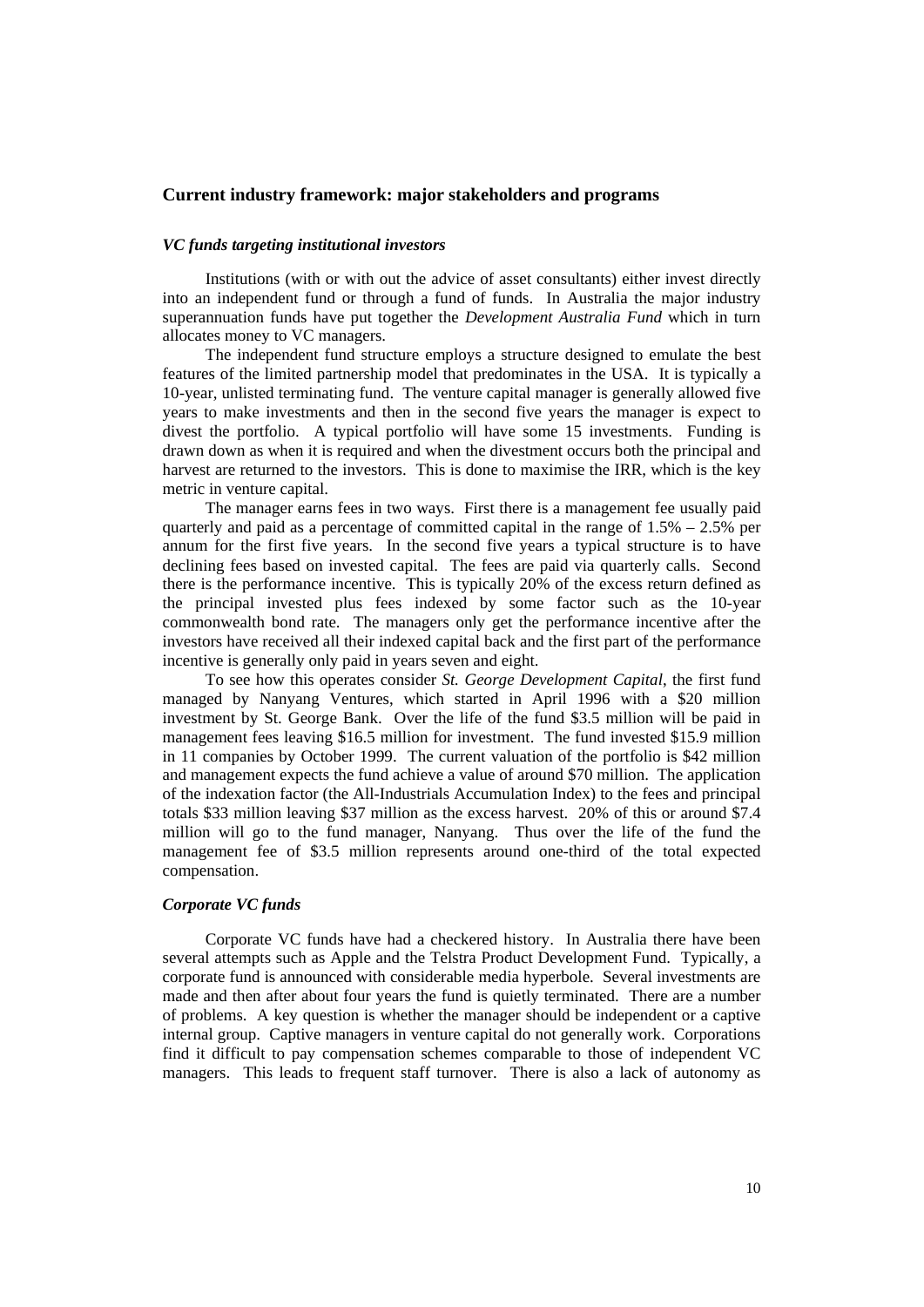capital requests typically have to go to a meeting of the full board of the company for approval. Another problem is that few Chief Executive Officers (CEOs), last 10 years, the normal life of a VC fund. The 'brilliant strategic opportunity' becomes the previous CEO's pet project. Corporations can change their strategic focus several times in a 10 year period. Finally, there is always a legitimate question as to whether corporations should be using capital in this way. The traditional argument for the 'no' case is that, if corporations have excess capital, they should return it to their shareholders. The usual argument in favour of corporate venturing is that it is a form of strategic insurance.

#### *Retail VC funds*

Another class of VC funds are entities listed on the stock market. Retail investors generally prefer listed vehicles. They find unlisted funds with no returns for at least five years and no liquidity to be unattractive investments.

#### *PDF (Pooled Development Fund) program*

The PDF program is arguably the most important ingredient in Australia's current VC industry mix. Government sponsored, the PDFs were first announced in the February 1992 *Economic Statement* (subsequently modified in 1994). The aim was to replace the MIC program (which expired in June 1991) and encourage investment in new and growing companies by offering taxation advantages. The principal benefits areas were originally as follows. For the company: 15% tax on dividends; 15% tax on capital gains; 25% tax on interest income (all compared with the normal company tax rate of 36%). For the shareholders (investors): tax exemption for unfranked dividends; tax exemption or imputation credits for franked dividends; tax exemption for capital gains on disposal of shares in the company. In return for these benefits, there are some limitations. Investment is not allowed in retail or property sectors. Investee companies must not have assets in excess of \$50 million at time of initial investment. At least 65% of any capital raised must be invested within five years of that raising. No more than 30% of capital raised can be invested in one company. Capital invested originally could not be returned to investors until the company was wound up. A subsequent change, allowing buyback by a company of its shares, enables investors to obtain a full recoupment at any stage of fund evolution. Debt funding and pseudo-equity are not permitted. Investment must be in new equity, not pre-owned.

At first, the PDFs were used as mechanism for investing in small listed equities, mainly in the resources area. However, several venture capital fund managers (including Greenchip and Hambro Grantham) have chosen the PDF structure. In April 1996, St. George Bank, making use of the ability of a bank to own 100% of a PDF, set up *St. George Development Capital Limited* and appointed Nanyang Ventures as its manager. This was the first 100% bank-owned PDF in Australia.

In 1999, after a survey of industry participants, the Government announced several key amendments. First it allowed PDFs to buy back their shares. PDFs could now emulate the best practise institutional fund structure. In addition, superfunds who invest in PDFs will, effectively, enjoy a rebate of the 15% tax paid by PDFs they support. In November 1999, *St. George Development Capital II* closed with \$64 million raised from seven financial institutions. This was the first institutional-only PDF in Australia. There are currently 90 registered PDFs that have raised an estimated \$420 million. Over \$215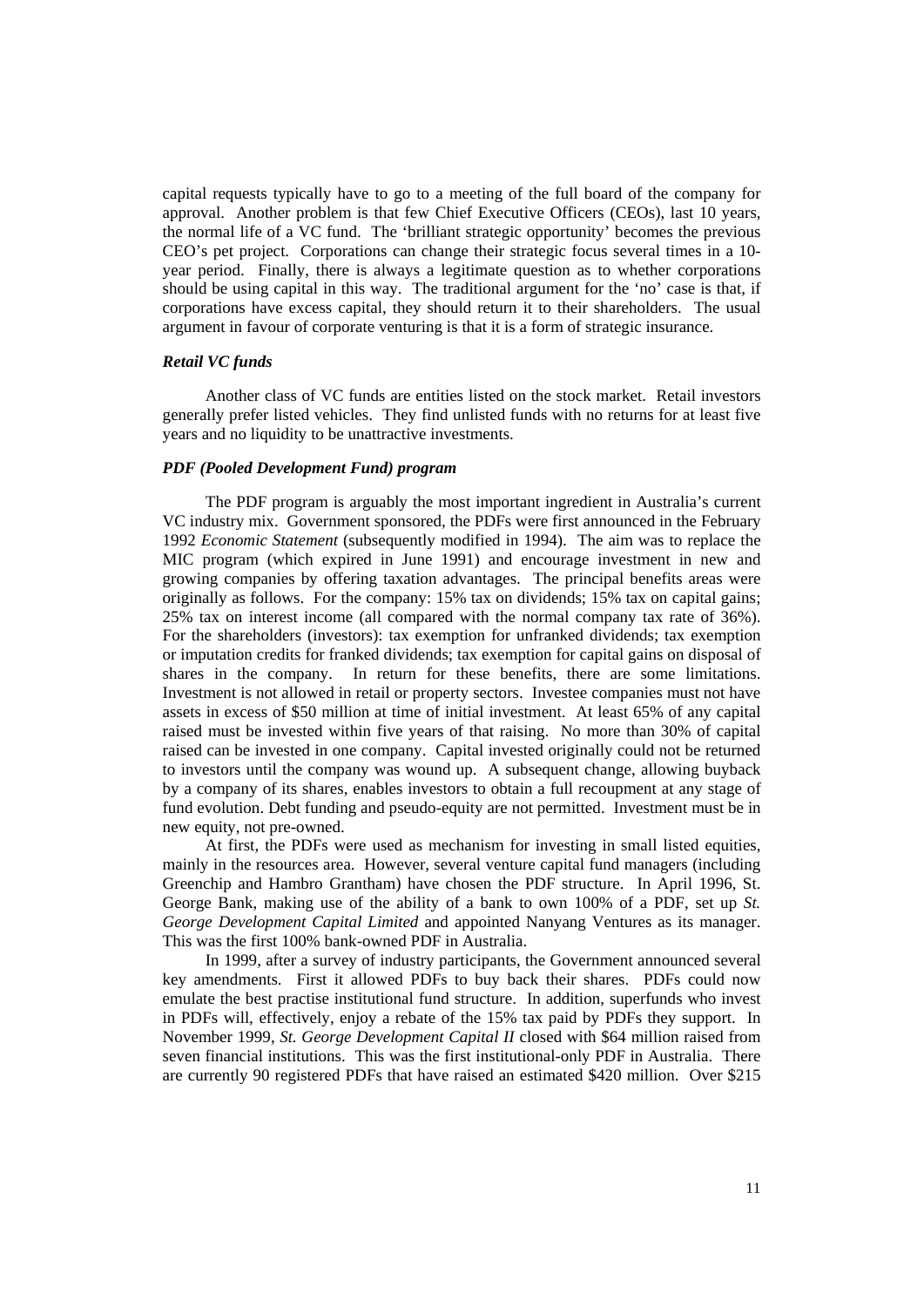million has been invested in about 200 small-medium sized enterprises (SMEs). The government endeavours to keep the program relevant to the marketplace by instituting adaptive changes when it deems them necessary.

#### *IIF (Innovation Investment Fund) program*

Another government initiative, the Innovation Investment Fund (IIF) program for providing early stage capital was announced in the May 1997 Federal Budget. The genesis of the program was an analysis conducted by Professor Gordon Murray, a respected European academic analyst of early-stage funds. The IIF program aims to create a self-sustaining, Australian, early stage, technology-based venture capital market and to improve the commercialisation outcomes of Australia's strong Research and Development (R&D) capabilities. The first stage of the IIF was to provide \$130 million on a 2:1 basis with private-sector capital, thereby creating potential funding of \$195 million. Five IIF licences were handed out in December 1997. Since then another eight have been issued. IIF funds are restricted to investing in companies that are commercialising innovative technology, with an annual revenue of \$4 million or less, averaged over the past two years, and a maximum of \$5 million in any one year. Investments will be in the form of equity. Distribution of returns will be made in the following order.

- 1. Government and private capital (pro-rata) indexed to the Long Term Bond Rate.
- 2. Of the funds remaining, 10% will go to Government and 90% to the private investors; and 20% of the private distribution will be retained by the fund manager provided they achieve a hurdle rate of return greater than the Long Term Bond Rate.
- 3. Effectively, an IIF investor gets 70% of the return for taking at least one-third of the risk.

#### *Other government programs and initiatives*

This paper simply does not have scope to comprehensively list – let alone analyse – the vast legion of state and federal government programs that directly or indirectly impact the venture capital industry. The most important reference is the Department of Industry Science and Resources publication entitled, *Commonwealth and State Government Programs Supporting Innovation in Firms* (DISR 1999). However, particular mention should be made of the Howard Government's *Plan for Australian Industry* (Commonwealth of Australia 1997) which recognised the key role played by the Department of Industry, Science and Resources (DISR). DISR is the most important government agency directly impacting the venture capital industry. It has a broad portfolio of responsibilities with the following general aims.

- Improving national prosperity and wellbeing.
- Improving the competitiveness of Australian business.
- Fostering excellence in Australian science, technology and sport.
- Maximising the national benefits of research and innovation.
- Increasing productivity investment in Australia.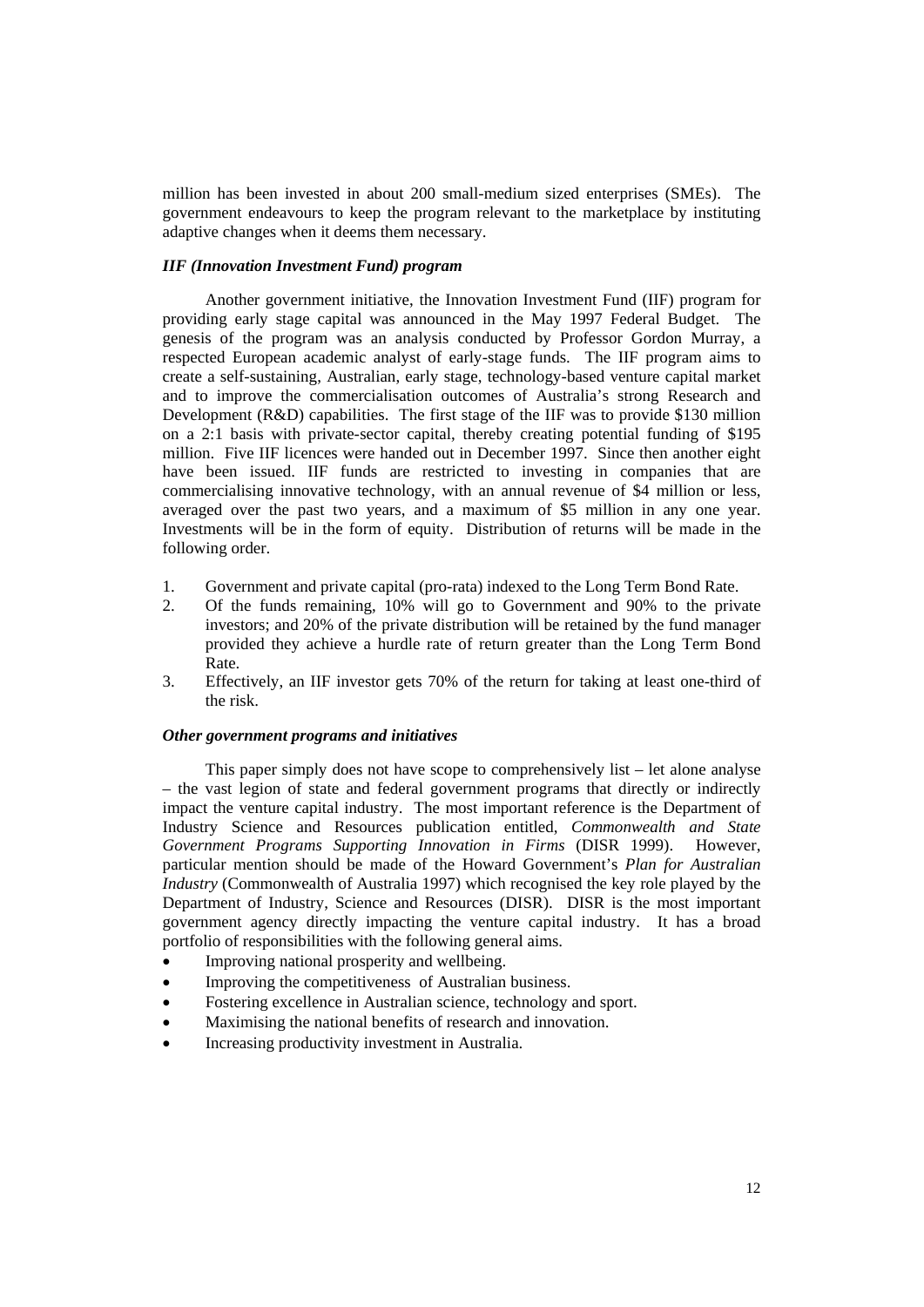These aims are intended to foster economic advantages and scientific achievements that continue to strengthen Australia's international competitiveness. Also, DISR is aiming to strengthen Australia's national system of science and innovation.

These overarching aims are promulgated through a large number of instrumentalities and programs. These include:

- AusIndustry;
- Australian Government Analytical Laboratories (AGAL);
- Australian Surveying and Land Information Group (AUSLIG);
- Ionospheric Prediction Service (IPS);
- IP Australia;
- Commonwealth Scientific and Industrial Research Organisation (CSIRO).

#### *The industry association: AVCAL*

AVCAL, the *Australian Venture Capital Association Limited* (website www.avcal.com.au) is the peak industry body of the Australian venture capital industry. Membership of the association comprises venture capital firms (over 100 corporate members at time of writing), banks, incubators, angels, corporate advisers, Information Technology and Telecommunication (IT&T) companies, accountants, lawyers, government bodies, academic institutions and other service providers to the industry. AVCAL was established in 1992 as a forum for the industry participants to meet, to pursue topics of common interest, to promote the local venture capital industry and to encourage investment in growing business enterprises. In October 1995, AVCAL appointed its first Executive Director to raise the profile of the venture capital sector with Governments and industry, and to build a strong industry association. This role has been continued with the appointment of Andrew Green as the second Executive Director in 1999.

AVCAL's mission is to create a world-best environment in Australia for venture capital and entrepreneurship. Creating an awareness of the returns institutions can receive by investment in venture capital funds, and encouraging them to include a venture capital weighting in their portfolio at levels similar to that in comparable markets. A list of significant activities includes: information collection and dissemination; publication and conferences; lobbying; and standard setting.

#### *Media*

Venture capital is now regularly discussed and criticised in the general business press, particularly the *Australian Financial Review.* Victor Bivell, the owner of Pollitecon Publications, is the editor and publisher of the industry's trade magazine, *Australian Venture Capital Journal.* This is published monthly. Every year the same organisation produces the *Australian Venture Capital Guide* (now in its eighth edition). The guide attempts to list all sources of private equity and related financing for growth companies.

An increasingly important channel of information distribution is *Venturelink*  (*www.venturelink.net*). It was commenced as a labour of love by graduates of the Master of Entrepreneurship and Innovation (MEI) program at Swinburne University of Technology's Australian Graduate School of Entrepreneurship. The network has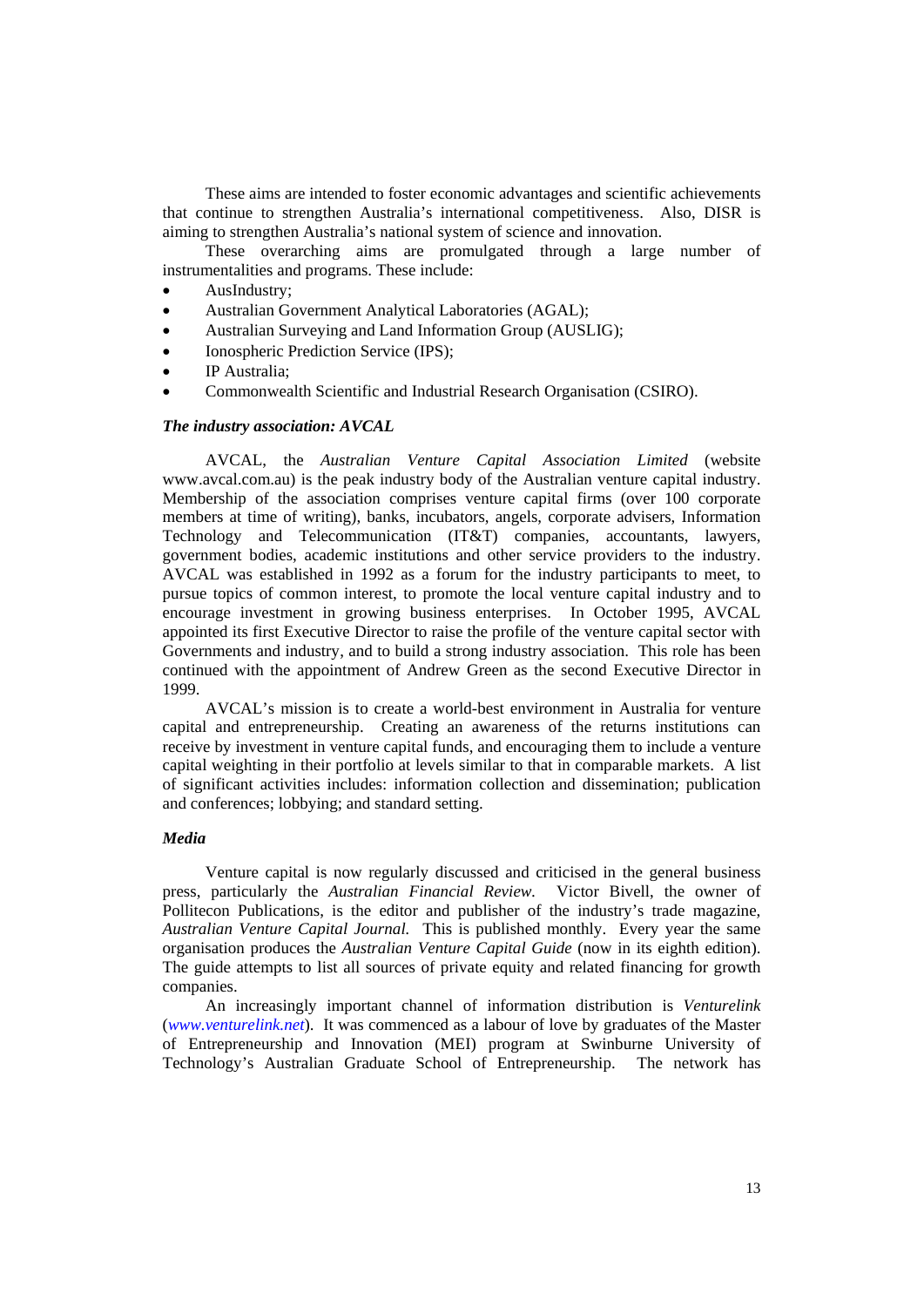expanded rapidly beyond its original alumni focus, attracting growing membership and sponsorship. *Venturelink* has a broad, inclusive mission to become the 'first portal of call<sup> $1$ </sup> for all matters pertaining to Australian entrepreneurship. It provides information and links to a wide variety of sources and sites germane to Australian venture capital.

#### *Industry measurement and research*

Very recently, the Australian Bureau of Statistics (ABS) (see above) has undertaken a survey of venture capital at the request of the Department of Industry, Science and Resources. The request was prompted by changes in tax regimes for venture capital investment announced as part of the 1999 budget. There had been considerable concern that existing venture capital data (mostly ad hoc surveys using convenience samples) suffered from lack of clarity in the concepts and constructs employed and from inadequate response rates. ABS conducted its inaugural survey with respect of the year ended June 2000. This followed a feasibility study, during which a number of venture capital practitioners, industry researchers, academics, and policy analysts were consulted. The survey concepts and questionnaire were developed by ABS in consultation with users, industry bodies and data providers. Considerable assistance to the ABS was provided by the Department of Communications, Information Technology and the Arts. If the survey can become established on a regular basis it will form a solid base for the commencement of sophisticated venture capital research in Australia.

This first survey presented a significant challenge to both ABS and data providers. Concepts employed were synthesised from terms used in the industry. Frequently the same form of words has different nuances. Many differences make it hard to standardise an approach. For instance, accounting treatments, valuation practises, methods of operation can vary from firm to firm. There are some differences between industry and the criteria used to evaluate projects applying for government assistance. ABS discovered what the industry has long known: the term 'venture capital' and associated data concepts have a range of meanings for a range of audiences. In its survey, ABS gave self-description precedence over administratively based definitions. So, there may be inconsistencies in the dataset as a result. However, detailed analysis of the dataset can provide a view appropriate for policy purposes. And the interest and intended commitment to regular surveying by ABS definitely represents a coming of age in the industry. It is possible that the annual AVCAL survey of its members and the surveys commissioned by the *Australian Venture Capital Journal* could become structured subsets of an annual comprehensive survey of the industry by the ABS.

University interest in venture capital is developing strongly but is largely unsupported by any corporate interest. The University of South Australia is committed to a program which aims eventually to ensure that *every* student in *whatever* program does at least one course in entrepreneurship. RMIT University started an undergraduate entrepreneurship degree in 2001. For several years, Oueensland University of Technology has been the heart and soul of promoting Moot Corp's Business Planning Competition. In the year 2000, this international competition was won by an Australian team from Bond University and the Australian Team from Swinburne came third – a truly remarkable performance. The biggest research program in entrepreneurship is housed at

<sup>&</sup>lt;sup>1</sup> A phrase first coined by <u>Venturelink</u> founder Author B.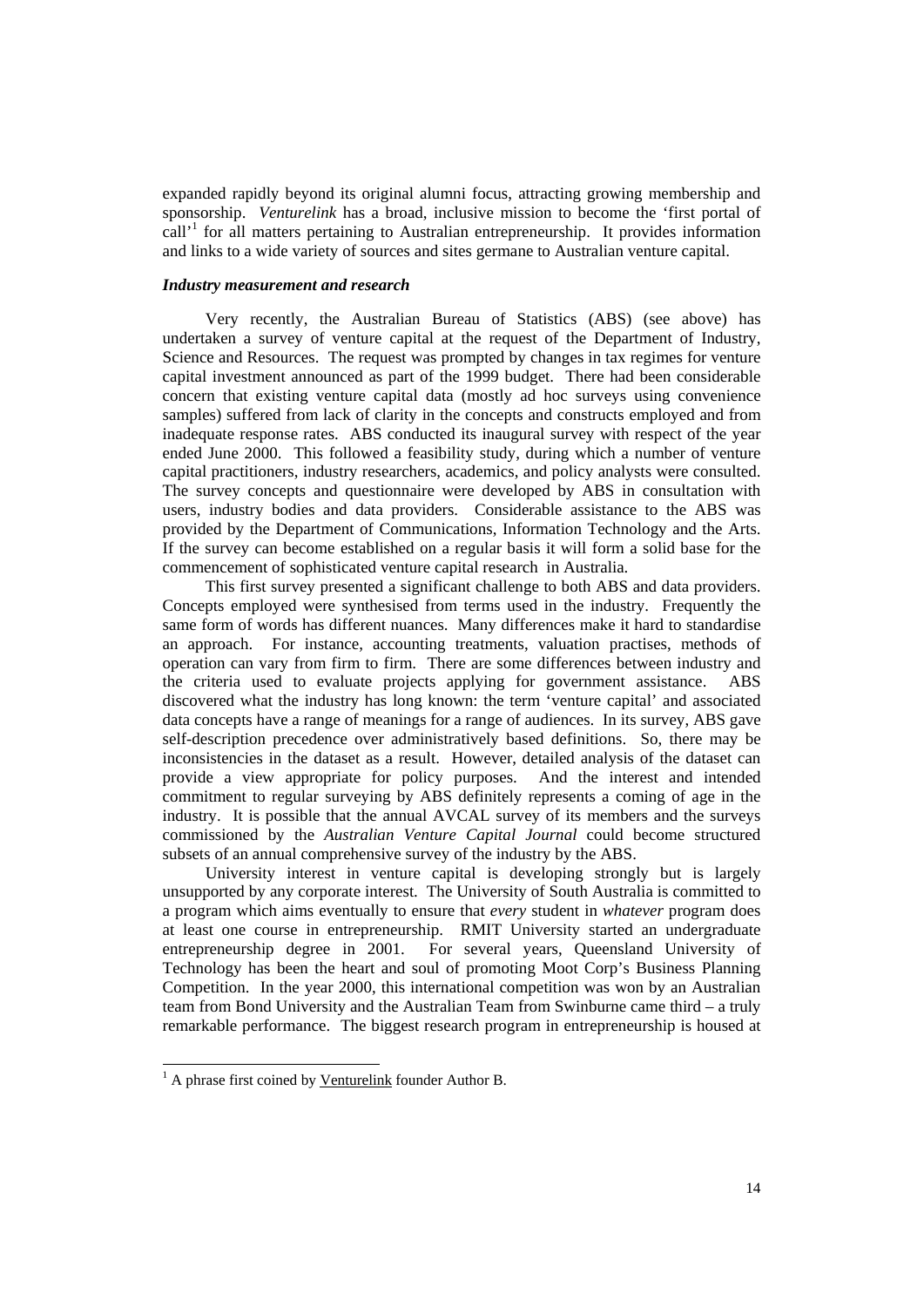Melbourne's Swinburne University of Technology, home of the Australian Graduate School of Entrepreneurship (AGSE). AGSE has a 15-year history of developing specialist programs in entrepreneurship education and research. Originally, the focus was centered upon the Master of Entrepreneurship and Innovation degree (an alternative to the MBA). Now, there is equal emphasis on developing a world-class research program hoping to include a strong strand of venture capital research. Its biggest single project, sponsored by Yellow Pages®, is the Australian component of the *Global Entrepreneurship Monitor* (GEM) project. This annual monitor of the entrepreneurial propensities and performance of participating nations has grown rapidly. Ten countries took part in 1999; 21 (including Australia – see Hindle and Rushworth 2000) in 2000; 29 are participating in 2001. Using identical methodology each country produces an annual national report and a global executive report summarises the international lessons. Importantly, the 2000 *GEM Executive Report* (Reynolds et al 2000) included an international comparison of the venture capital industries of 19 participating countries. This comparison will be continued in future years.

#### **Critique: what has history taught us?**

#### *Overview*

It is obviously beyond the scope of this paper to provide a detailed critique of every stakeholder and initiative comprising the past evolution and present framework of the Australian VC industry. The authors have selected the following 'mighty handful' as the most important areas for critical commentary.

- Retail venture capital funds.
- Government initiatives in general.
- Specific lessons from the MIC program.
- Comparison of the Australian with international VC industries.
- The low volume of systematic research and analysis.

#### *Retail VC funds*

As the person who raised the first listed venture capital fund in Australia, BT Innovation Limited with 1600 shareholders, one of the authors, has formed a strong personal view that retail VC funds should be avoided at all costs.

As noted above, an institutional fund makes calls on its investors for both quarterly management fees and investments. Typically a 10-year fund with say 15 investments will make some 60 calls over the life of the fund. This is done to maximise the IRR. However for a retail investor this process would be a nightmare. Typically subscriptions are done in one or two calls. So, while the prospectus of a retail fund will quote the IRRs made by institutional funds, a one-call structure alone means the IRR will be much lower.

Retail investors need liquidity; institutions have the time and incoming cash flow to participate in 10-year liquidating funds. Listed funds, however, generally trade at significant discounts to their Net Tangible Asset (NTA) per share valuations, VC funds particularly do so. Lion Selection Group, a PDF that specialises in the mining industry and is very well run with experienced managers was recently trading at a 25% discount to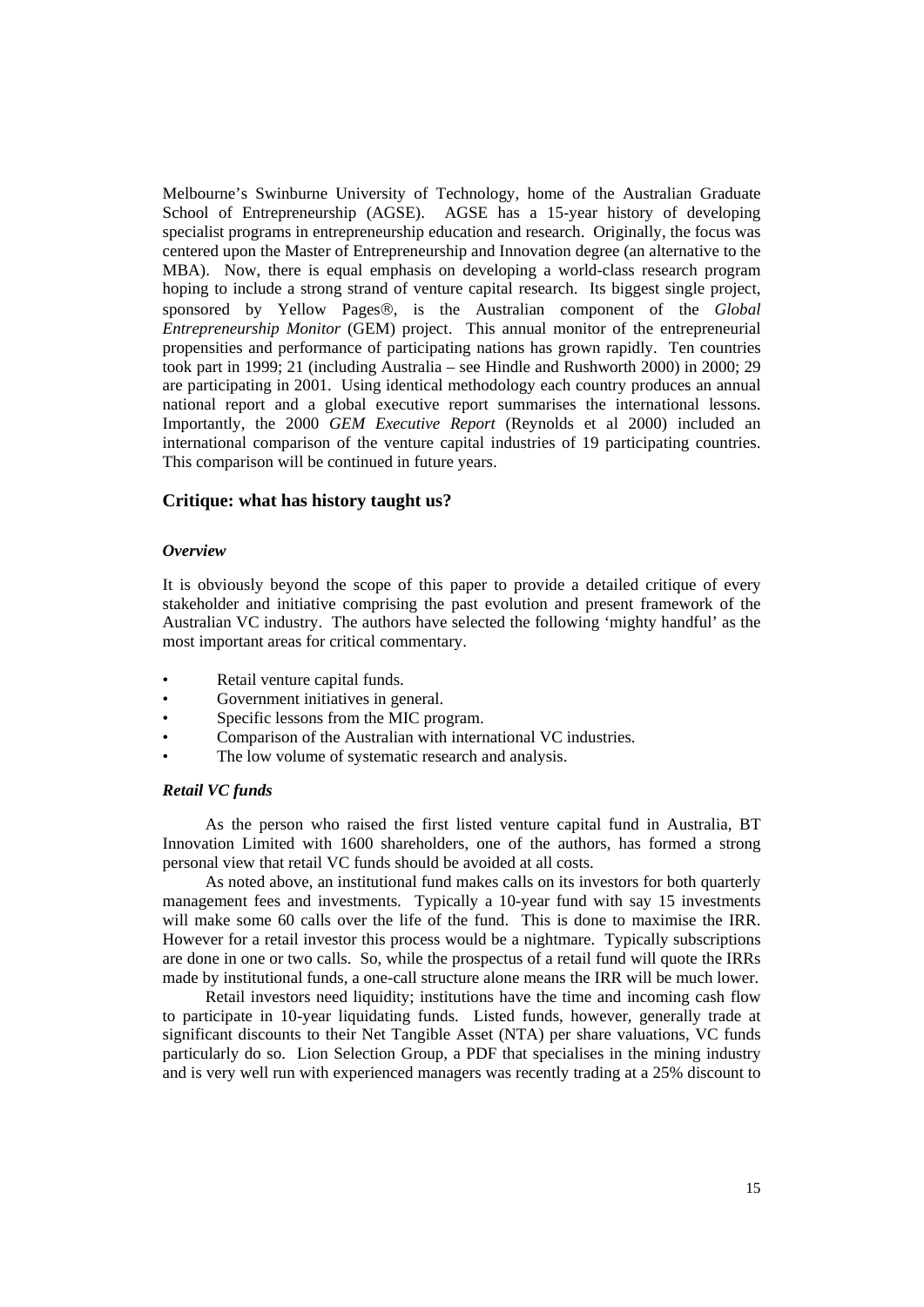its stated net tangible asset backing of \$1.13 per share. This is because the NTA of the fund comprise shares in companies with substantial intangibles/blue sky and limited liquidity.

Finally, in venture capital the lemons fall before the plums. Unsuccessful investments go under while successful ones grow in value and are kept in the portfolio. Hence with semi-annual reporting and continuous disclosure a listed VC fund for first three or four years is reporting losses. This again drives the share price down. The only argument for listed VC funds is that for new structures they are generally the only way to go. In the USA the first Small Business Investment Companies (SBICs) were listed and in Australia the first MICs and PDFs were listed. Some retail investors have an appetite for risk much greater than the institutions. Unfortunately, they are often speculators with short time horizons. The returns to share holders in retail VC funds have been mixed at best.

#### *Government initiatives in general*

The most efficient venture capital decisions for the economy will be made by investors risking capital to back entrepreneurs in whom they believe, in a market they think will be substantial and with a reward that is commensurate with the risk, compared to other opportunities. The authors are in fundamental agreement with Thomas Jefferson who said the best role of government in commerce is to set up some minimal rules of the game and let the private players play. However, setting up rules of the game is a complex activity and demands constructive dialogue between the public and private sectors, not a lazy form of *laissez faire*.

A major mistake a government can take is to *distort* the taxation system with quick fix benefits rather than *adapting* it to the real life-cycles of genuine entrepreneurial firms. Up-front deduction schemes can be particularly distorting and only marginally helpful to the right firms at the right stage of growth. It is really amazing how fast the Australian merchant banking community can make use of a tax loophole and the funds they can pass through it. One of the best/worst examples was the highly complex 150% Research and Development Tax Deduction/Syndication scheme. This started in 1989 and by 1993 had grown to a three billion dollar industry. One of the authors participated in syndicate number three of the scheme, in 1989. This was only for \$20 million. The whole structure made scheme promoters a great deal of money and delivered totally risk free tax deductions to the banks but helped the R&D effort of growing firms very little. Given the projects such as this, the Howard government's decision first to abolish the more outlandish schemes and secondly reduce the R&D tax deduction to 125% was understandable. Many have argued that the R&D deduction should be reduced to 100% because the deduction is really only of help to multi-nationals who spend most of the time trying to persuade government bureaucrats that a non-R&D expenditure *is* one so as to gain the tax shelter. Most early-stage, growing companies make only marginal profits at best. So a tax deduction of this nature (as distinct from a proper appreciation of the incentive role of well-structured income and capital gains tax regimes) is of little benefit to true entrepreneurs.

The second mistake made by governments has been to invest directly in young companies. Such direct involvement in investments by government substitutes the wisdom of a few for the collective wisdom of the many in the market. Moreover, direct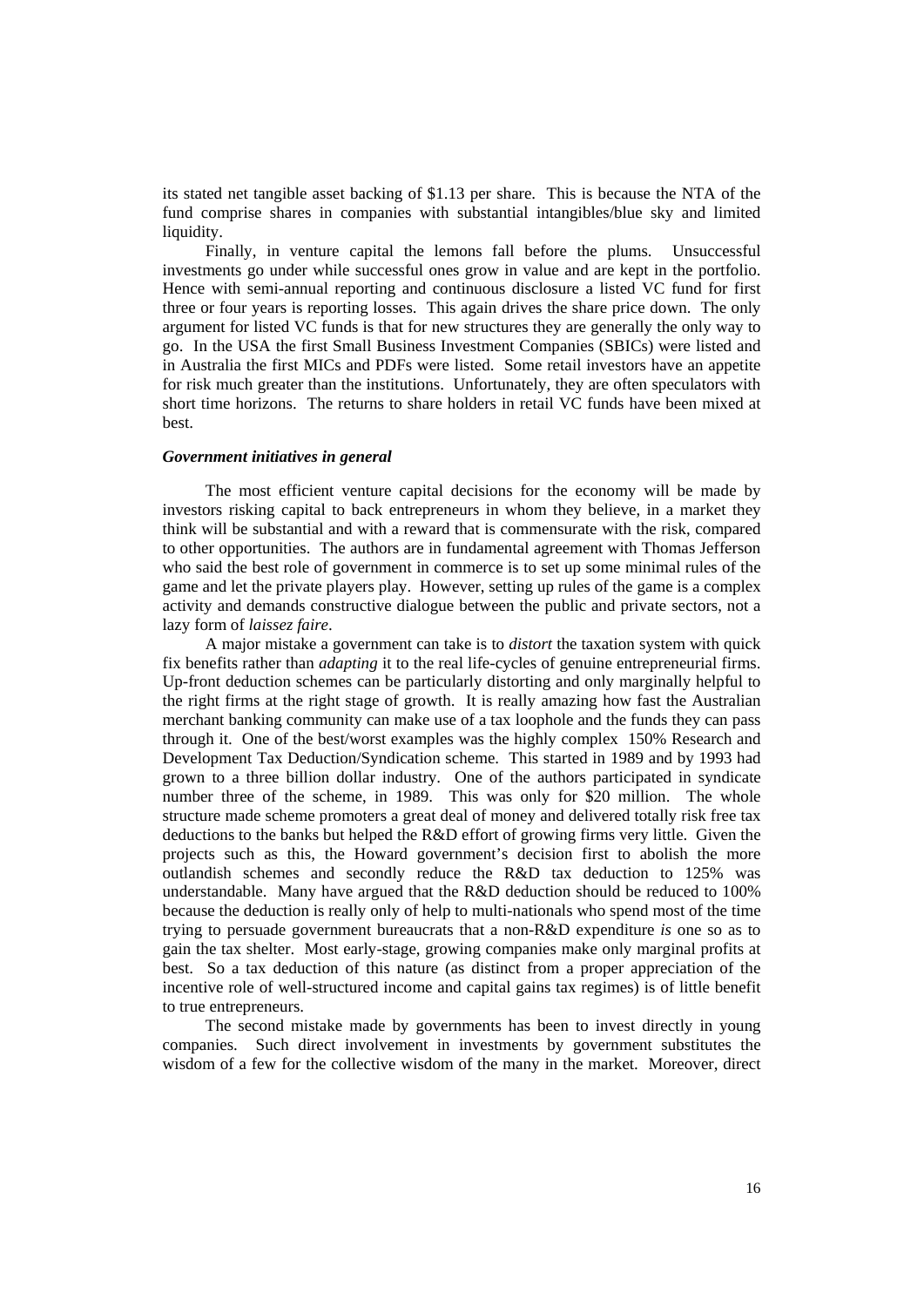government investment not only competes with and discourages private venture capital, but the decision-making processes of agencies of any government are inevitably laden with considerations concerned more with stopping bad publicity rather than maximising the chances the company will succeed in its chosen market.

Of course market failure is the cri-de-coeur of the socialist and hence they generally create the biggest investment failures. A good example of this phenomenon was the Victorian Economic Development Corporation (VEDC). In the mid-1980s this state owned corporation achieved the goal of making Victoria a no-go area for venture capitalists. One of the authors remembers three prospective investee companies in Victoria all of whom turned down his offer of \$2 million equity and instead took an unsecured loan from the VEDC. What happened was tragedy when VEDC was put into receivership several years later. The receiver then started calling in the loans. All these companies were growing (even in the midst of the recession) and were capital constrained. Now they needed \$4 – \$5 million, \$2 million to pay back the VEDC and \$2 – \$3 million for growth. The capital was unavailable and all three companies went into liquidation. The best history of failure and warning against its re-creation is contained in a contemporary document. Fergus Ryan wrote an excellent report on the VEDC (Ryan 1999: *passim*).

With respect to other government initiatives, Hindle and Mitchell (2001) have provided a critique of five entrepreneurship-fostering programs within the AusIndustry portfolio. Their main critique is that bureaucratic policy makers are well-motivated but lack the diversity of perspective needed to provide appropriate policy initiatives for the industry. They summarise the contribution of the programs they studied to venture capital and entrepreneurship as follows.

*'We would propose that Australian Federal agencies look at policy formulation in this area through a new set of lenses. The first change should be a recognition of the difference between entrepreneurship and innovation. While policy documents are full of references to innovation, the actual implementation ends up being focussed on technology push. We would propose that new programs be developed that recognise that there are multiple frameworks for looking at the process of new venture development..'* (Hindle and Mitchell 2001: 14).

#### *Specific lessons from the MIC program: a classic case of agency capture*

The MIC program remains Australia's best historical classroom when it comes to learning lessons about most aspects of developing a national venture capital industry.

There were many weaknesses in the MIC program. Bill Ferris (Ferris 2000: 100) has captured the essence of most of them: sheer restriction of possibility.

*' …with the benefit of hindsight, the architecture of the MIC scheme was fundamentally flawed….the restrictions on how the money could be invested virtually guaranteed future failure. Only investments in early-stage technology companies were permitted; since a maximum investment for most MIC funds was only about \$1 million in any one investee, most of the MICs developed extremely high risk portfolios with no capacity for follow-on support investing*'.

Two key lessons remain to be articulated. First is that the MIC program offered its strongest appeal to retail investors because its prime benefit was a 100% tax deduction on capital subscribed. This was a major flaw because retail investors are, on the whole, the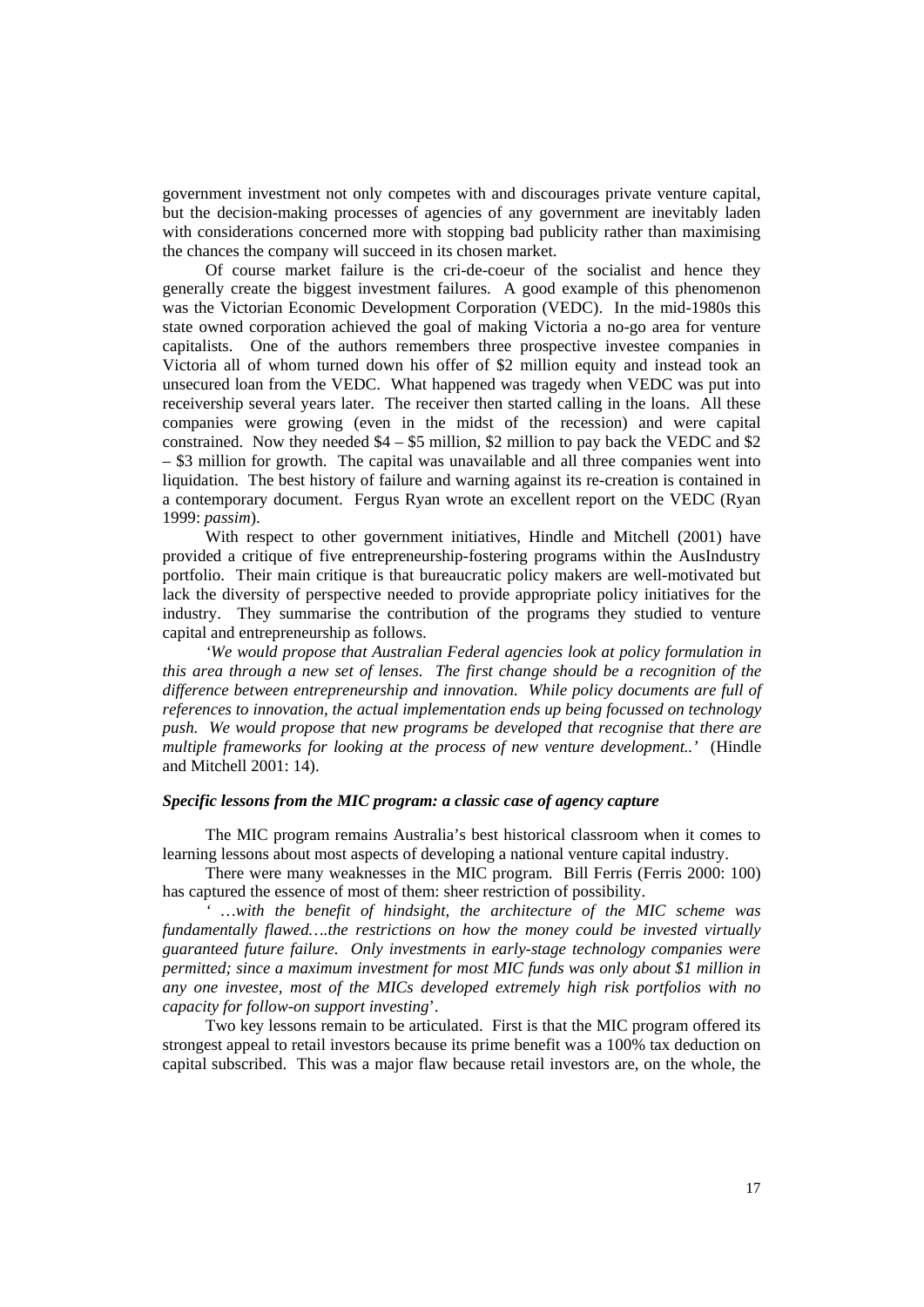wrong type for venture capital involvement. However, the second problem, not stated in most analyses of the MIC program is a greater evil. The MIC program suffered from the classic problem known as 'agency capture'.

One of the authors worked as consultant on a team engaged in applying for an MIC licence. The fundamental reason for the applicants' interest in obtaining the licence was the feeling that it would be joining an 'exclusive club' which could potentially dominate an asset category. Subsequently, as an advisor to two MIC Licencees he saw many manifestations of the negative aspects of this exclusivity syndrome. The other author of this paper experienced the same undesirable sentiment even more poignantly. In May 1984 he worked at BT Innovations, one of the seven successful applicants for the MIC Licence. He was charged with raising the money and adopted a strategy totally aimed at the high income-earning individual taxed at the then 60% marginal tax rate. On June 30, 1984, BT Innovation was the first and only MIC that had fully raised its \$10 million funding. Its structure of a listed retail fund became the norm for the rest of the MICs who all then went that route. In late July the first meeting of the newly appointed MIC managers was held with the MIC Licensing Board. Prior to the meeting, the MIC managers got together for lunch. Within five minutes the discussion shifted to how could the incumbent MICs prevent any more licences being handed out. The scenario was straight out of Adam Smith.

*'People of the same trade seldom meet together, even for merriment and diversion, but the conversation ends in conspiracy against the public, or in some contrivance to raise prices'.* (Smith 1952/1776).

The author disagreed and said MIC firms should take the opposite tack. He contended that they should lobby to have as many licences handed out as possible in order to replace those managers that would fail. He then made the prediction that over half of the managers sitting around the luncheon table would not be around in five years. (In passing, the author confesses his pride in his belief that this was one of the few fiveyear forecasts made by a formally trained economist that has ever actually come true). The result was that he was given the cold shoulder and never invited to lunch again.

Unfortunately, the incumbent MICs did manage to restrict the issue new MIC licences to three. No new MICs entered the market after the second year. The performance of many of the MIC managers was in line with industry norms and the reputation of the whole program suffered. The lack of dynamic domestic rivalry in an industry generally leads to insularity and failure. And so it was with the MIC program.

#### *Comparison with international VC industries*

Writing in a special appendix to the *Global Entrepreneurship Monitor 2000 Executive Report* (Reynolds et al 2000: 48), Bill Bygrave argued:

 *'By almost any measure, 1999 was the most spectacular year ever for the professional venture capital industry. In the US, \$46 billion was invested, a 150% increase over 1998 investments and more than 8 times the amount invested in 1995. In Europe, approximately \$10.8 billion was invested, an 84% increase over 1998 and more than five times the amount invested in 1995. And 1999 was a very good year for venture capital investments in Asia, Australia, and Canada. Through the first half of 2000, venture capital investments continued to set new records in the USA and Europe. The*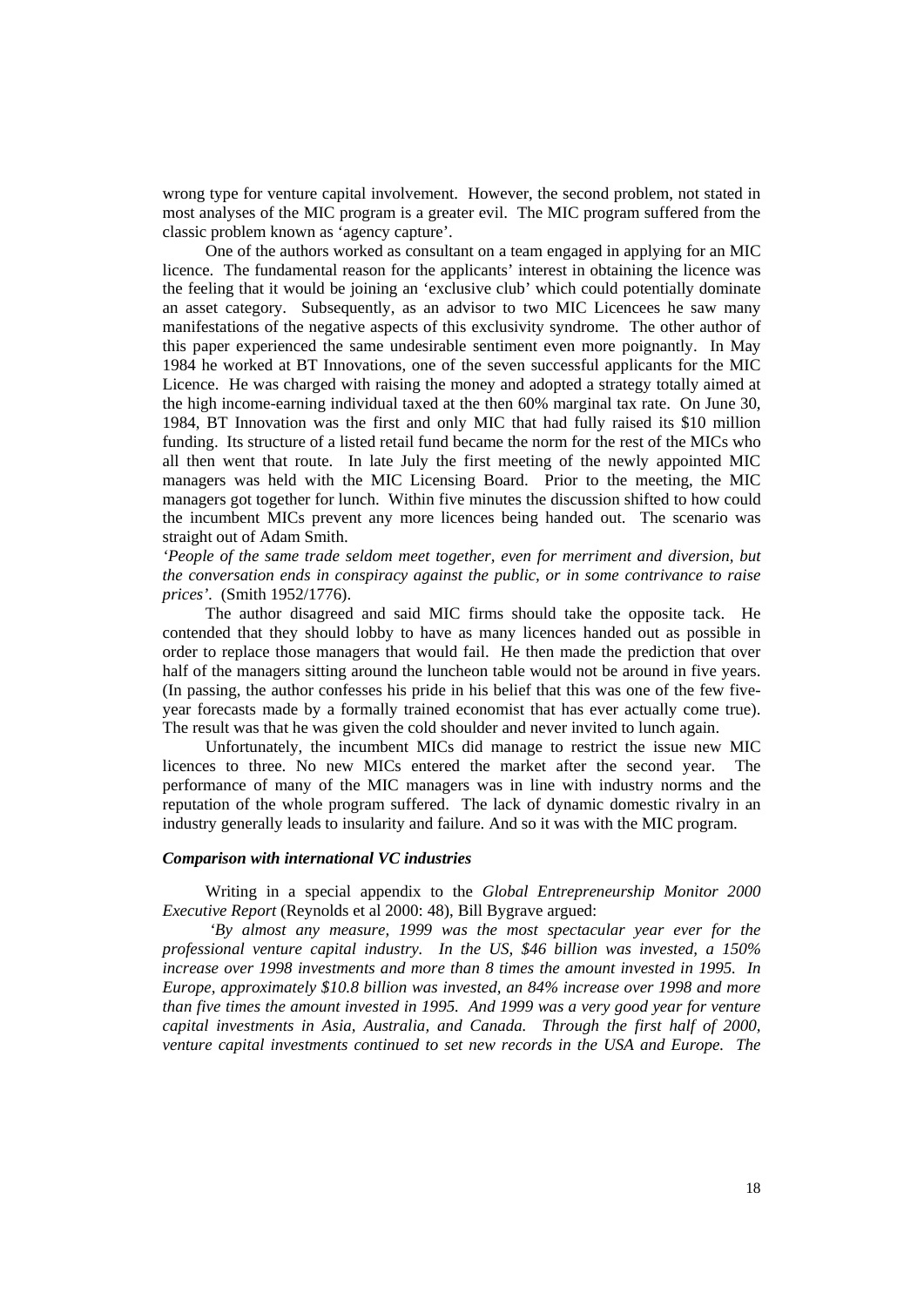*amount invested in the USA more than doubled over the same period in 1999, while Germany's investments were up more than 78 %.*

To facilitate comparisons among GEM nations, the amount of venture capital invested domestically was calculated as a proportion of GDP for each country. Chart 2 of this paper reproduces figure 19 of the Global GEM study (Reynolds et al 2000: 49).





On ratio of venture capital invested domestically as a percentage of GDP, Australia ranked fifth last among the 19 countries measured. The value of US domestic venture capital investments represents well over 5% of national GDP. In Australia, the figure is well less than 1% of GDP. Australia ranked even worse – third last among the 19 measured nations – on its *'ratio of venture capital invested domestically in all stages of information technology companies to GDP'.* This is depicted in chart 3, which reproduces figure 21 of the Global GEM study (Reynolds et al 2000: 50).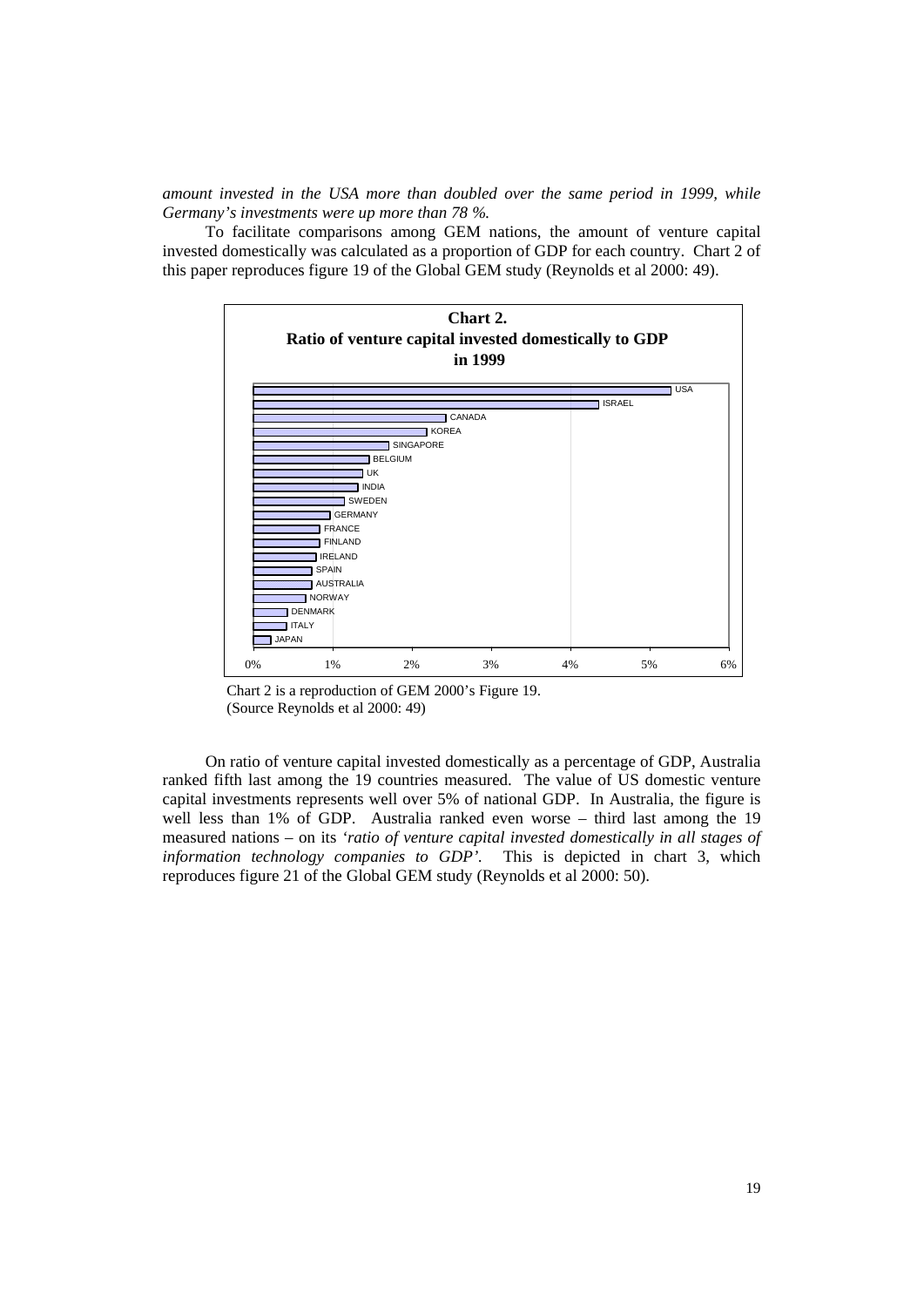

 Chart 3 is a reproduction of GEM 2000's Figure 20. (Source: Reynolds et al 2000: 50)

These graphs of international relativity really help to put the Australian venture capital industry into perspective. The industry may well congratulate itself for coming back from the near dead in the early 1990s. However, when VC is placed in the perspective of the total economy, it is clear that the industry is far less significant in this country than it is in many other nations. For instance, India, a later starter in the game and a country with vast socio-economic problems, has a far better developed venture capital industry than Australia. The Australian VC industry is far less significant than it should be if any of our multitudinous rhetoric about being an 'enterprising nation' or a 'clever country' and the like is ever to bear any relation to measured reality. *The Australian Global Entrepreneurship Monitor 2000* report (Hindle and Rushworth 2000: *passim*) demonstrated that we are great starters of new ventures (fourth among participating countries on this metric). But we are bad at creating and sustaining the kind of ventures – high-growth, high-technology, high-employment – that the country needs the most. This is the most important socio-economic role of a venture capital industry: facilitation of genuine entrepreneurship resulting in high-employing, world-competitive ventures. Measured by this standard, the industry is very immature. Tiny Israel, amid all its domestic and international problems, has managed to create a world class venture capital industry in a very short span of years. After the USA, Israel produces the highest number of annual NASDAQ listings of any company. True, Israel has three possibly unique drivers of venture capital success: the world's highest proportion of engineers in the population; a defence establishment that knows how to collaborate with industry; and very strong links to the New York finance community.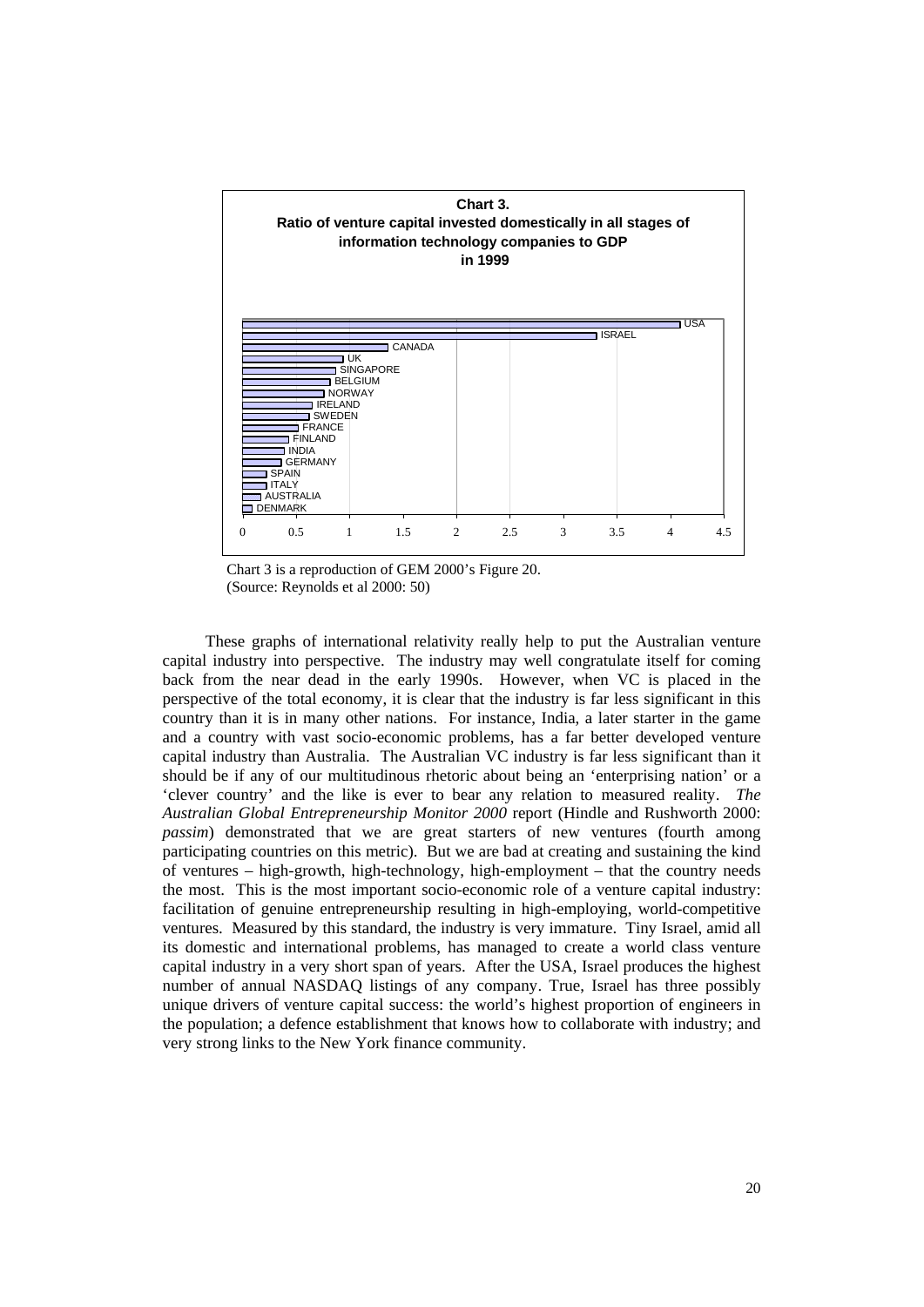In contrast to Israel, Australia is still prone to employ the comfortable excuses that we are a small country and it is still early days. Well, it is late days and we are underperforming on a world scale (which is the only relevant scale) in applied entrepreneurship and venture capital. The evidence is inescapable.

#### *The low volume of systematic research and analysis*

One reason for this is the low priority accorded to venture capital and entrepreneurship research in this nation. An explanation often offered for the recent collapse in the Australian dollar is that Australia is an old economy compared to the new Internet driven economy of the USA. Such an explanation is symptomatic of the national lack of understanding of the importance of entrepreneurship. It is not the Internet that is the differentiator between the USA and Australia but the embrace of entrepreneurship and venture capital. For example in 1999, 90% of the MBA graduate cohort of Stanford University left to join start-ups; at the London Business School it was one-third, while only one graduate of the New South Wales University's Australian Graduate School of Management (AGSM) followed the entrepreneurial way in 1999. The study of entrepreneurship and venture capital has become a major academic activity overseas with a number of centres being set up over the past 15 years in Europe and the USA. By contrast the topic has had very low profile in Australia. For another example the 1998 Reserve Bank of Australia conference proceedings *Unemployment and the Australian Labour Market* was 366 pages long, but only had three paragraphs on role of entrepreneurs and venture capital in creating employment.

The knowledge, skills and understanding that build from Australia's emerging university initiatives (discussed in a previous section) is very important for the development of the venture capital industry. For example, over 10 graduates of the Swinburne MEI program now work as investment managers. However, with one outstanding exception – the substantial support of Yellow Pages  $\circledR$  for the Australian component of the *Global Entrepreneurship Monitor* – industry support for entrepreneurship research in general and venture capital research in particular is still conspicuous by its absence in this nation. Empirical and theoretical investigation of important issues currently has only two strands: the GEM venture capital subset study and sporadic, disconnected, unsupported studies of concerned university researchers. There is no structured program. Swinburne University, through the Australian Graduate School of Entrepreneurship (AGSE), is trying to build a program but there has, to date, been little private sector interest. Is there one venture capital company that has ever given one dollar for Entrepreneurship research in Australia? No. Compare that with the vigorous tradition of scholarship support for research in the USA and in Europe.

One program that is supposed to address this issue largely fails in its avowed mission to commercialize intellectual property. While it may or may not be good at generating new knowledge, the Cooperative Research Centre Program (CRC) has been very ineffective in fostering entrepreneurship (see Hindle and Mitchell 2001). The exception which proves the rule is the Photonics CRC which has spun out one worldclass business. However, the program which is well-intentioned and attracts large volumes of government funding is trapped by its own 'hard science/basic research' frame of reference. Social science is excluded from consideration. A recent attempt by a cohort of universities and private organizations to establish an innovation CRC – with the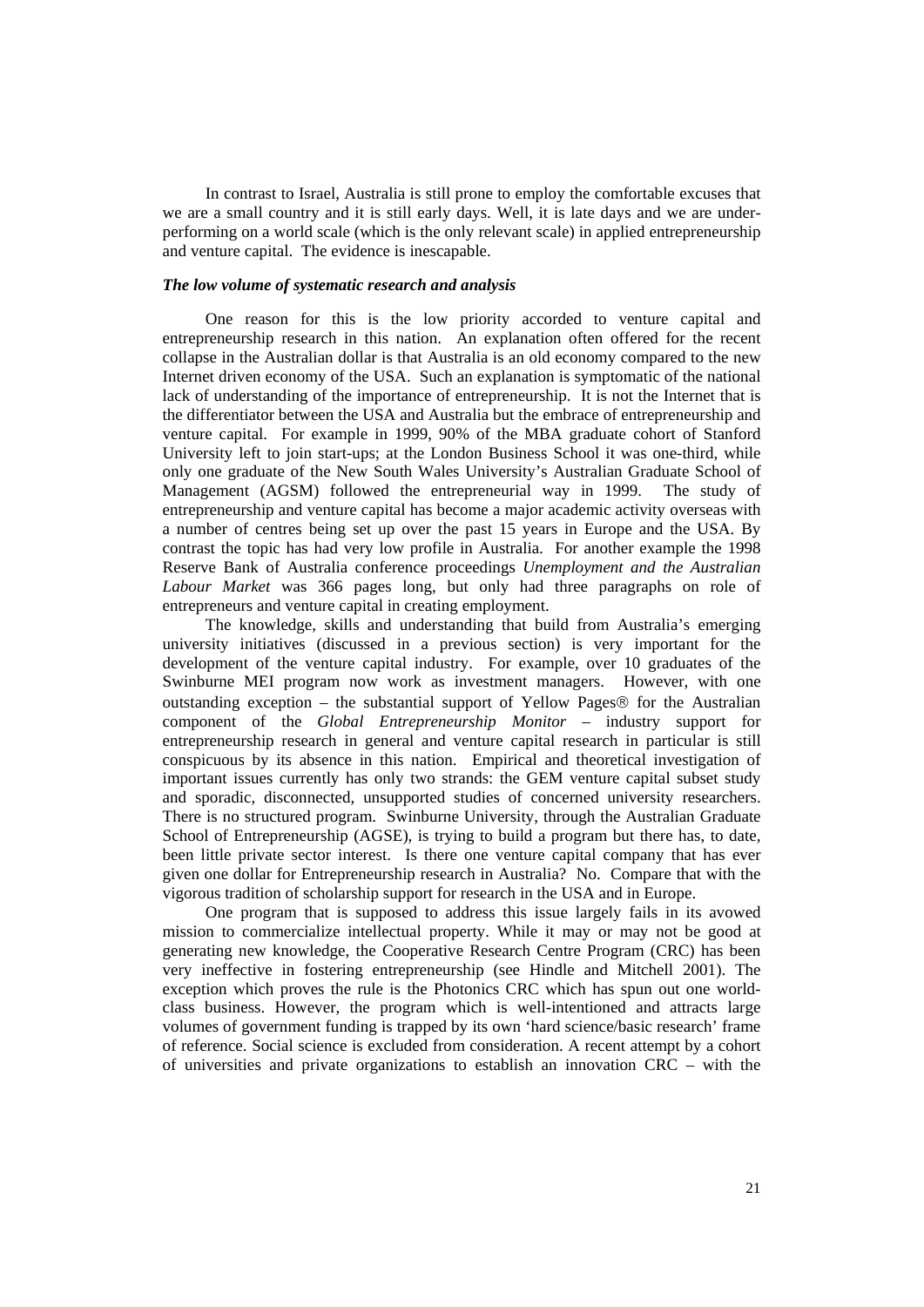avowed mission of helping all the other CRCs to commercialise their intellectual property – failed to get to first base in the evaluation process. Unfortunately, CRCs which should include entrepreneurship research in their agendas, are another example of agency capture: the basic research establishment dominates. Commercialisation and entrepreneurship are low priorities.

At the industry level, the scant regard for entrepreneurship research mirrors that of society at large. Serious academic and industrial venture capital research in Australia sadly lags overseas efforts. To date, the industry has not perceived the importance of the gap. It has rested content with very basic (and incomplete) descriptive surveys: 'who spent what in which sector'. There has been no support for empirical investigation of key processes and issues; no testing of important hypotheses; no private or public financial support for systematic study of any aspect of the industry – even in such basic areas as comparative portfolio evaluation.

In the USA and Europe, venture capital research is a substantial field of academic research and the knowledge produced by that research is regarded as an integral component of the industry. In Australia, venture capital research is in its infancy and the infant is severely undernourished.

#### **Future directions: better entrepreneurship through improved provision of venture capital**

#### *Recommendation limits*

The great temptation at the end of a paper of this nature is to spray forth a legion of unconnected recommendations. Venture capital is an exciting and important field and it is not hard to conceive of hundreds of suggestions that might prove beneficial to the industry and the nation. The authors prefer to err in the other direction and limit their recommendations to just two, one academic and one industrial:

- the need to commission a large-scale analytical history of the VC industry;
- the need to continue to build a constructive consensus between public and private sector policy makers.

#### *Recommendation 1: commissioning of an analytical history of the Australian VC industry*

General calls for greater research support are usually too vague to have any impact. What is most needed by Australian venture capital scholarship and practise is a seminal work. The field needs a palpable demonstration of the high value of research and critique to industrial development. The authors recommend that industry members commission an analytical history of the venture capital industry in Australia. The work envisaged would embrace the following areas.

- It would ensure a systematic collection, archiving and review of major primary source documents – some now in danger of being lost forever.
- It would demand close liaison with the Australian Bureau of Statistics with respect to establishing the parameters of a national VC database.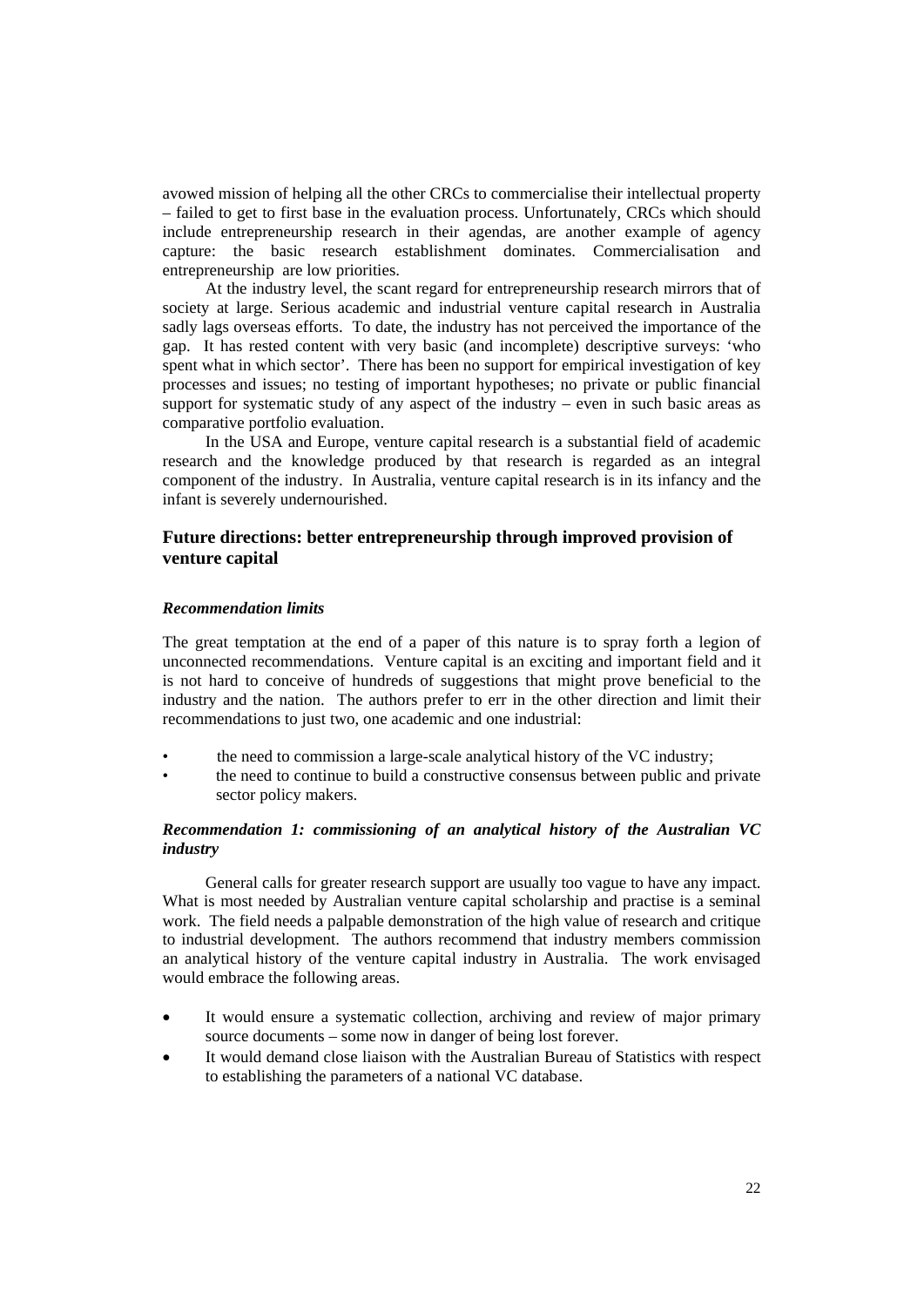- It would tell a great story the detailed narrative of industry evolution to a wide range of audiences now ignorant of one of the most important social phenomena in national life.
- It should embrace several forms of economic and social evaluation of the industry – especially comparative portfolio analysis and impact studies of the value of VCbacked firms to the nation.
- It should embrace numerous relevant sub-studies including quantitative and qualitative research projects on key topics such as: analysis of investment decisionmaking techniques; forms of organisation of both VC companies and the funds they manage, education and development of industry professionals.
- It should articulate an appropriate agenda of applied research aimed at answering the questions of most importance to the industry's future.
- It would form the evidential basis for informed policy debate.

A well-written, critical history going well beyond mere narrative into the realms of explanation and direction setting would have many tangible benefits. It would invigorate the intellectual rigor of the industry, inform the policy debate and help to unify private sector, public sector and academic understanding of the importance of venture capital to national destiny in the  $21<sup>st</sup>$  century. Best of all, it would be a very affordable project. A small levy on a few firms or a generous donation from one would be likely to be backed by government funds in the form of a SPIRT grant or similar. A small, affordable initiative could have a substantial effect.

#### *Recommendation 2: continuing a consensus for constructive, sustained government involvement*

There are some accelerators that governments can provide for venture capital without being so intrusive as to spoil the game. One is to jump-start the flow of venture capital by lending money to or becoming limited shareholders in entrepreneurial venture capital firms that meet certain qualifications, including raising private money, but to let capital-risking private managers make the decisions as to where to invest the time and money. This was done, more or less successfully, in the USA in 1958 with the SBIC program and helped start venture capital as an eventually privately financed asset class. The Federal Government has followed this path with the IIF program and all the indications are that this, of all the Australian VC programs, is the structure that will meet with the best success. Already the Federal Government has followed up the first five licences with a second round. Also two specialist funds – one for renewable energy and the other for biotechnology – are underway.

In any discussion of venture capital, it is important to remember that the enabling of entrepreneurs is the primary goal. There are several social and economic conditions other than available venture capital that must be present for entrepreneurs to thrive, so that promoting venture capital without helping to create those other conditions not already present will fail to produce significant results. Of these the most critical is the rate of capital gains tax for both entrepreneurs and investors. Besides moderate to low tax rates, other factors required to promote entrepreneurship are: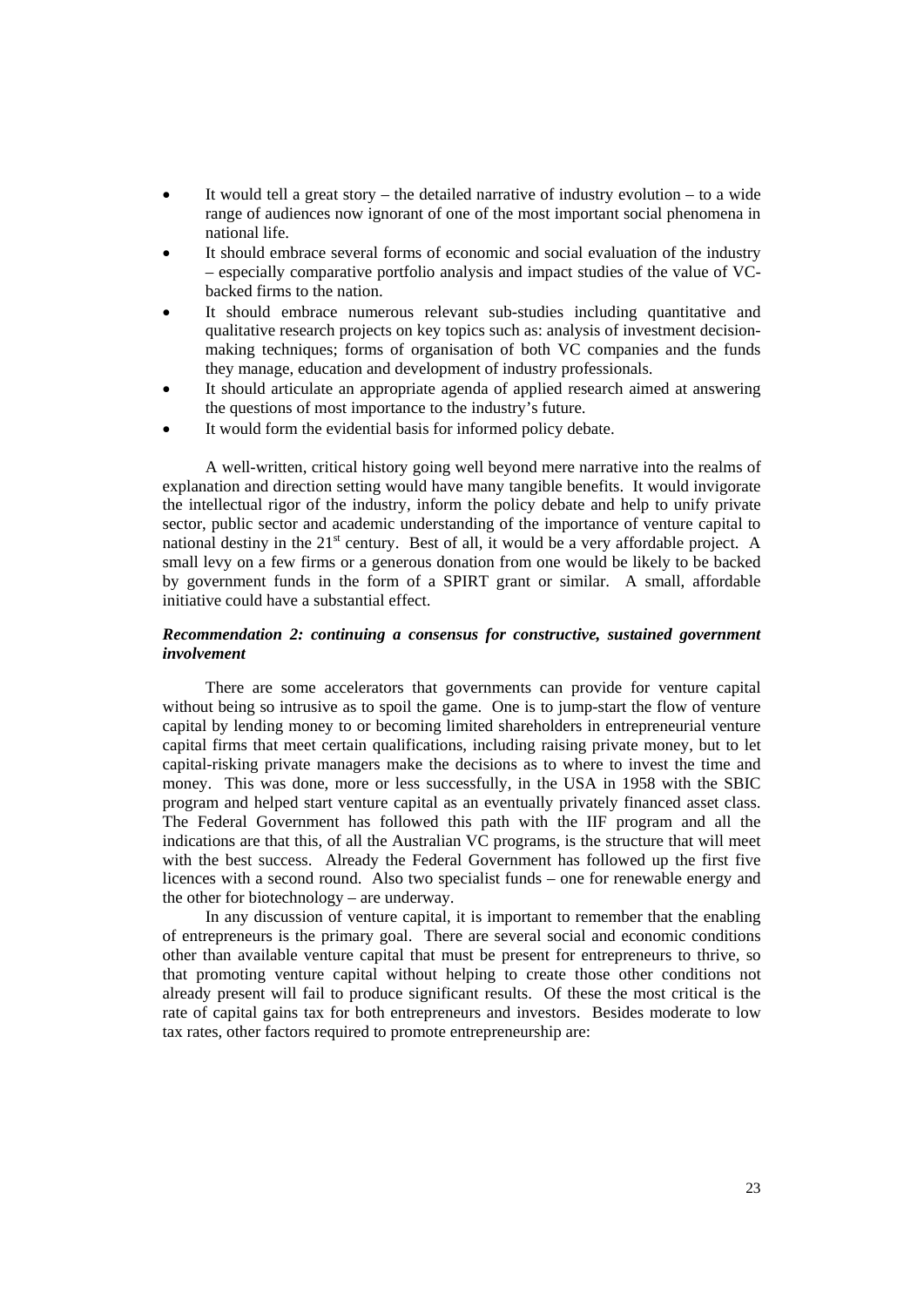- an emphasis on equity as a means of financing;
- an effective stock market for smaller companies;
- a pool of talent and knowledge in science, technology and business;
- the availability of large markets;
- a minimum of regulatory activity by governments, and
- a public appreciation of the importance of entrepreneurs in the society.

The first four are either in place or have been introduced by the Federal Government. The Internet and the 747 between them are eliminating the tyranny of distance. The reduction of regulatory activity will depend on the State governments. It is to be hoped that the natural competitive drive of State Governments to make their state more industry-attractive will not prevent the creation of beneficial, uniform initiatives. Greater public appreciation of the importance of true entrepreneurs in Australian society will take time, because it is a cultural issue. The keys will be education – getting entrepreneurship onto school curricula – and an improvement in media commitment to the positive aspects of socially-beneficial entrepreneurship.

The final sections of the *GEM Australia 2000* report (Hindle and Rushworth 2000: 42–46) articulated some sensible policy directions. What they boil down to is the same argument made in this paper. The essential ingredient to national progress in venture capital and entrepreneurship is simply open-minded intelligence. We live in a mixed economy. Ignorant, *laissez-faire* braying about minimising government interference is as unhelpful as socialist belief that government should be a direct investor and portfolio manager. What is required is a consensus for informed mutual participation in the national interest. We conclude this paper with a demonstration that, in Australia, this is possible, not only at the level of industry to government but at the level of individual to government.

#### **Healthy prognosis: a case study of constructive involvement**

In November 23, 1998 the first Ralph Report, *A Strong Foundation,* was released. It was almost totally directed at an audience of large corporations. In absolute frustration one of the authors of this paper, decided to act. Author A went along to his local MP, Tony Abbot, in January 1999, mapped out the problem and asked for help. Tony Abbot, sitting in his surgery on Manly beach, handling a mixed queue of surfers and eclectic humanity was incredibly helpful. After Author A explained the problem, Abbot laid out a three-point plan.

First he said, Author A had to get an article in the *Financial Review.* Abbot said that Senator Alston (Minister for Communications) had just written an article arguing for tax breaks for the IT industry. Abbot suggested Author A write one in reply. This was achieved and published. The second step was that, armed with this article, Tony Abbot had the leverage to get Author A in front of a chief ministerial adviser. Abbot's comment was straight out of *Yes Minister.* 

*'Don't bother lobbying ministers',* he said, *'they will never remember you. You must get to a chief adviser'.* 

Anyway, Abbot secured Author A a meeting with David Hickman, who was the chief adviser to Minister Peter Reith, an influential senior minister whose department would have significant input in drafting the legislative changes flowing from the Ralph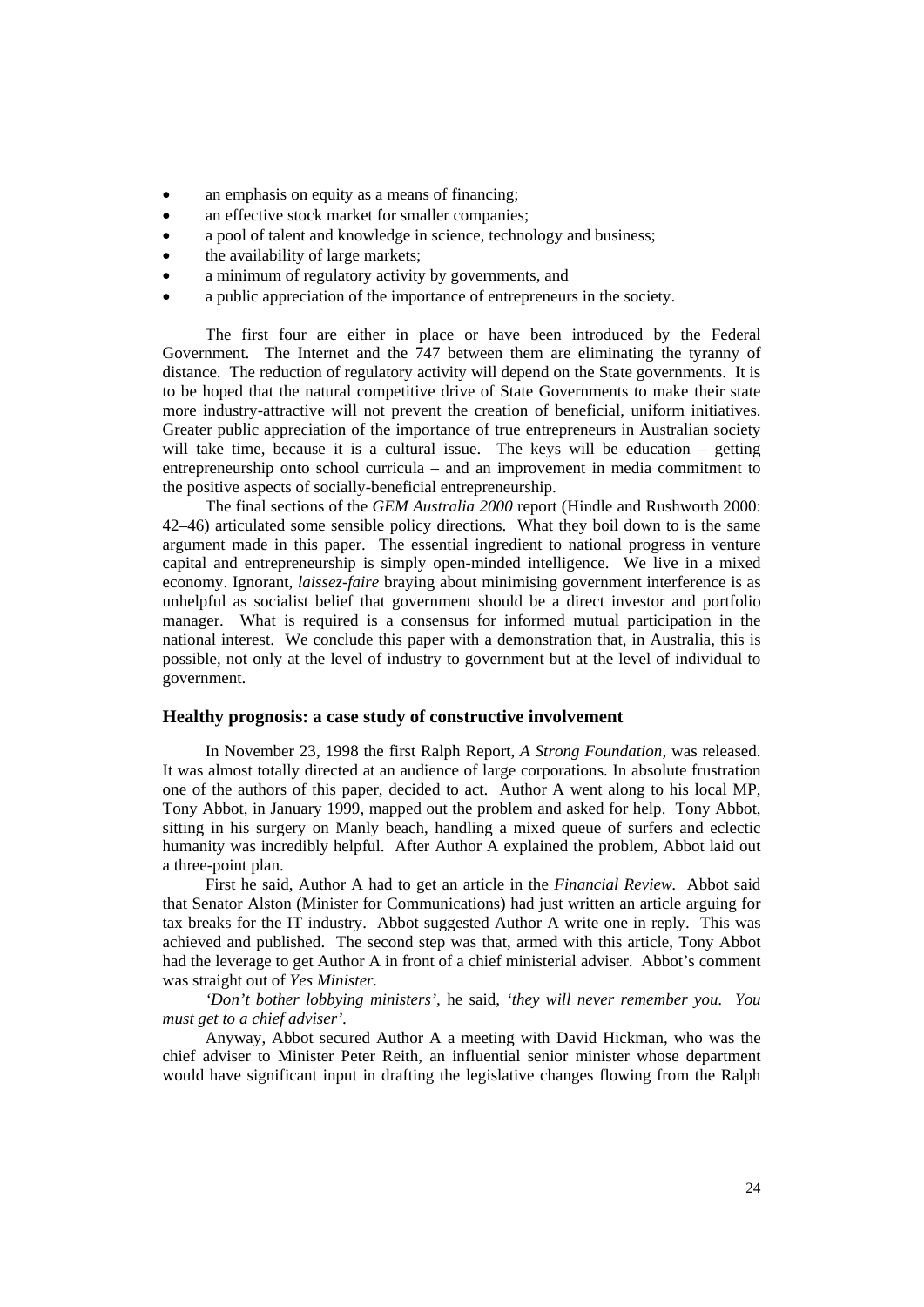report. Abbot then revealed the third ingredient. Author A needed to present a 20–page brief arguing his case at that meeting. Abbot suggested that a hired think-tank should prepare the brief. Not having the resources for such an expensive exercise in professional lobbying, Author A decided that he had had enough training in economics to do it himself – with a little help from his friends.

Over six weekends, as they played their usual game at the local golf club, Author A bounced more than a little white ball along the fairways. His playing partner was a professional taxation expert. Author A bounced his developing arguments off his friend. Author A finally handed the report to ministerial advisor Hickman in April 1999. Hickman started skimming it and then after a 10-minute read said it was very good and promised to make sure it was circulated in the right places. In June 1999 Author A was then invited to participate in a conference organised by Senator Alston's office with important Treasury officials. It lasted three hours: two of which were consumed with Author A arguing with the three Treasury representatives. They finally asked if Author A would give up averaging and indexation for major cut in the Capital Gains Tax rate. Author A said:

*'Yes I will. And you know it will be the right decision, as the accountants will immediately start complaining'.* 

So it came about that a major impediment to the expansion of the VC industry, the old punitive capital gains tax regime, was to be overhauled. Of course, as the ancient Greeks knew, victory has many generals while defeat is an orphan. Dr Paul Twomey, the recent CEO of the National Office for the Information Economy, was a vital actor. Twomey was instrumental in shepherding through the change. Twomey's reports (that he kindly asked Author A to vet) were vital to the passage of the ultimate legislation. The rest, as the saying goes is history: significant history for the Australian venture capital industry, Australian entrepreneurship and the nation at large.

Thus, this paper ends on a very positive note concerning the future development of the Australian venture capital industry. There is something very good about a country and a political system that allows grass roots individuals the ability to argue and push through major structural economic reform. In particular, this success indicates the practical importance that a future program of structured research might have for the productive development of venture capital and entrepreneurship in Australia. In this case, knowledge truly *was* power.

The authors contend that, if the lessons of history are heeded, Australia has the capacity to form a consensus for developing a VC industry that is both fiercely competitive and in the national interest. To do so is not a paradox. It is a necessity. However, we cannot read the lessons of a largely unwritten history, build good programs on bad data or base superior practise on inferior theory. We need a structured program of multi-disciplinary venture capital research, starting with the commissioning of a detailed analytical history of the industry. This work can then become just one of the texts in an even more important program: a national commitment to entrepreneurship education that goes beyond business schools to education at every level. Research and education are the major priorities and essential predicates of a constructive future for the Australian venture capital industry and the entrepreneurs it exists to serve.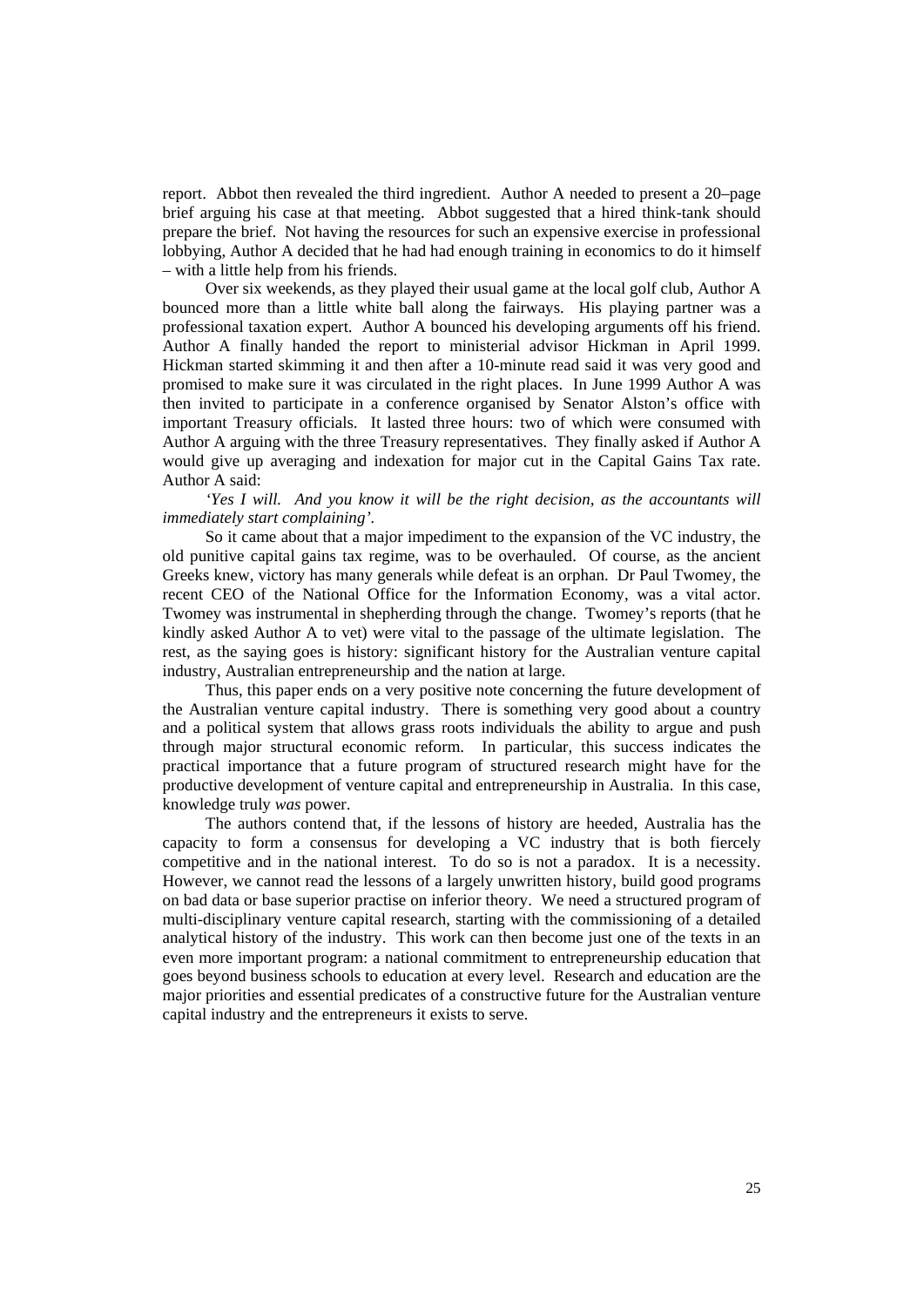#### **Bibliography**

Australian Bureau of Statistics. 2000 *Venture capital survey 1999/2000* (Canberra, Australia: Australian Bureau of Statistics).

Australian Development Capital Association (ADCAL)., and Arthur Andersen. 1996 *ADCAL 1996 survey of development capital* (NSW, Australia: ADCAL).

Australian Venture Capital Association Ltd (AVCAL)., and Arthur Andersen. 1998 *AVCAL 1998 survey of venture capital* (NSW, Australia: AVCAL).

Australian Venture Capital Association Ltd (AVCAL)., and Arthur Andersen. 2000 *1999 yearbook: Australian venture capital association Ltd* (NSW, Australia: AVCAL).

Bivell, V. 1999 *Australia venture capital guide 1999* (NSW, Australia: Pollitecon Publications).

Bivell, V. 2000 *Australian venture capital guide 2000* (NSW, Australia: Pollitecon Publications).

Bivell, V. 2000 Australian venture capital journal, *Australian Venture Capital Journal,* **9**(94): 1–28.

Bivell, V. 2001 *Australian venture capital guide 2001* (NSW, Australia: Pollitecon Publications).

Bureau of Industry Economics (BIE). 1987 *Review of venture capital* (Canberra, Australia: Australian Government Publishing Service).

Bygrave, W. D., and Timmons, J. A. 1992 *Venture capital at the crossroads* (Boston, MA: Harvard Business School Press).

Ciracovitch, D., and McInnes, R. 1995 Equity finance for small to medium enterprises. Paper presented at the Adelaide ICAA PD Forum 95 (Session 34), South Australia, May 31.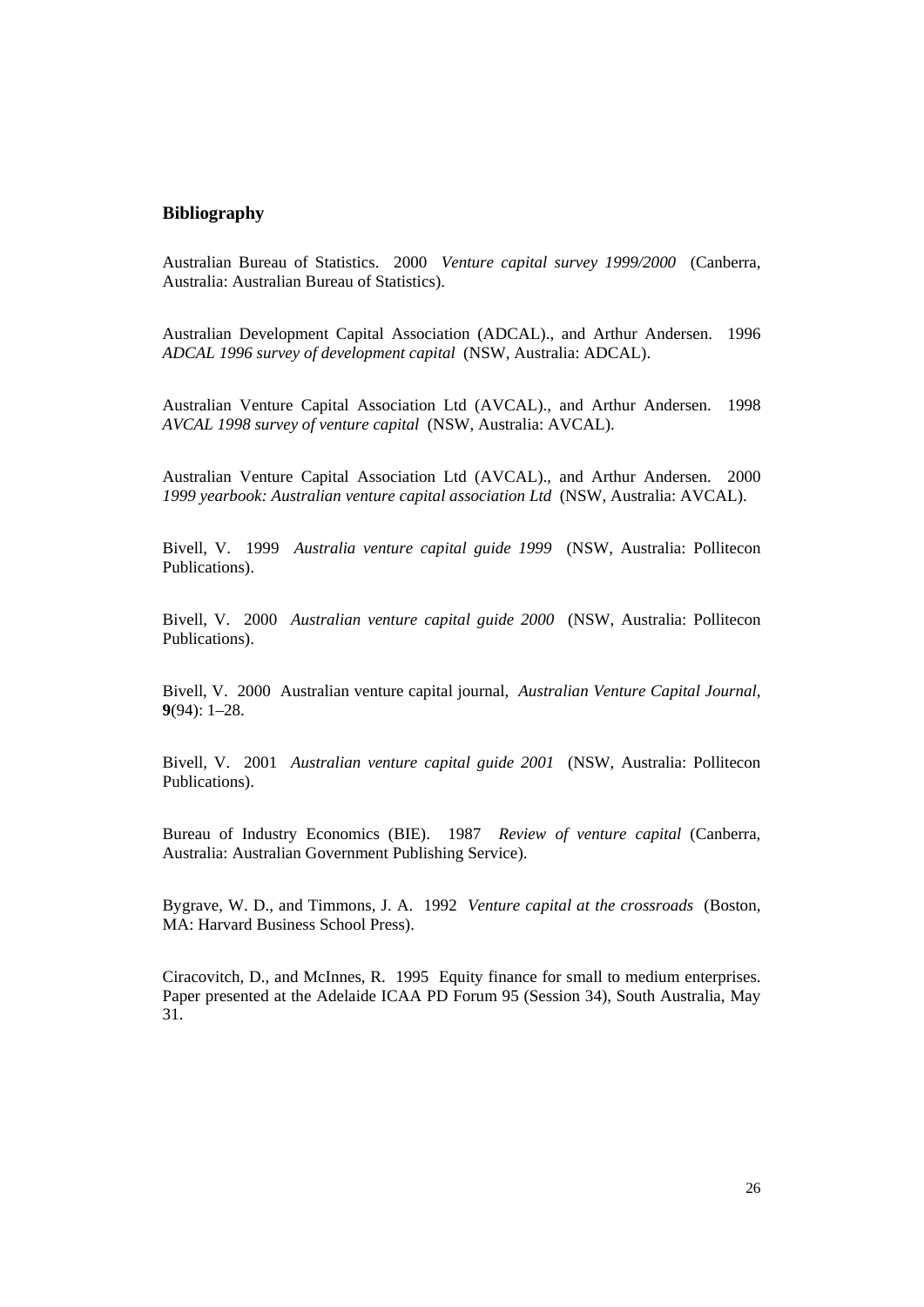Clayton, K., and Hollingsworth, K. 1999 Pooled development funds: patient equity for SMEs, *Australian CPA,* **69**(7): 34–35.

Commonwealth of Australia. 1997 *Investing for growth. The Howard government's plan for Australian industry* (Canberra, Australia: Commonwealth Government Publishing Service).

Commonwealth of Australia Department of Industry, Science and Tourism. 1997 *Investment readiness study: small business research program* (Canberra, Australia: Australian Government Publishing Service).

Commonwealth of Australia Industry Commission. 1991 Availability of capital. Report No. 18, prepared by the Commonwealth of Australia Industry Commission, Australian Government Publishing Service Canberra.

Cornelius, B., and Hargreaves, C. P. 1991 Securities and risk reduction in venture capital investment agreements working papers, *Econometrics and Applied Statistics,* **58**:1–53.

Department of Industry Science and Resources. 1999 *Commonwealth and state government programs supporting innovation in firms* (Canberra: Australian Government Publishing Service).

Drucker, P. F. 1985 *Innovation and entrepreneurship: practices and principles*  (London, UK: Pan McMillan).

Emmery, M. 1999 *Industry policy in Australia* (Australia: Economics, Commerce and Industrial Relations Group).

Espie, Sir Frank and others. 1983 *Developing high technology enterprises for Australia* (Melbourne, Australia: Australian Academy of Technological Sciences).

Ferris, B. 2000 *Nothing ventured, nothing gained: thrills and spills in venture capital* (NSW, Australia: Allen and Unwin).

Golis, C. C. 1991 *Enterprise and venture capital. 3rd edition* (St Leonards, NSW, Australia: Allen and Unwin).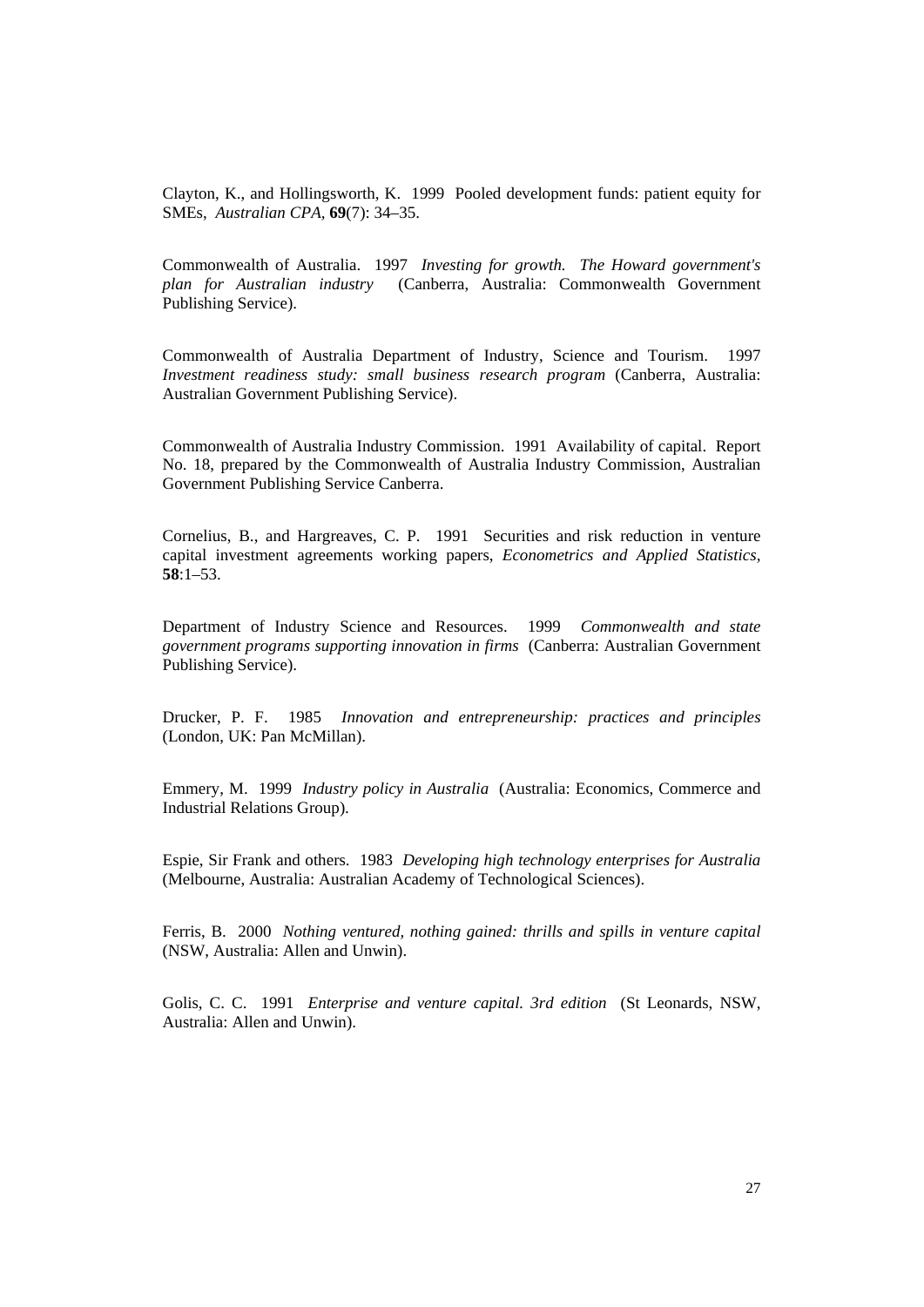Gome, A. 2000 Start-ups: great ideas, but too few pay off: emerging companies. *Business Review Weekly,* 22(46): 90–91.

Gompers, P., and Lerner, J. 2000 *The venture capital cycle* (Boston, MA: MIT Press).

Harrison, R. T., and Mason C. M. 2000 Editorial: the role of the public sector in the development of a regional venture capital industry, *Venture Capital,* **2**(4): 243–253.

Hindle K.G, and Gillin, L.M. 1991 Government involvement in entrepreneurship and new business creation in Australia. A quantitative analysis of public perceptions and opinions, *Entrepreneurship and Regional Development,* **3:** 379–393.

Hindle, K. G., and Rushworth, S. M. 2000 *Yellow pages® global entrepreneurship monitor Australia 2000* (Melbourne, Australia: Swinburne University of Technology).

Hindle, K. G., and Mitchell, D. 2001 'Why government still gets it so wrong after so long: a multi-framework case analysis of five Australian entrepreneurship fostering programs'. *Australian Graduate School of Entrepreneurship Working Papers.* Number 2001-1. Melbourne: Swinburne University of Technology.

House of Representatives. 1995 *Innovation a concept to market* (Canberra, Australia: Australian Government Publishing Service).

James, D. 1999 How we missed the money train. *Business Review Weekly,* 21(28): 30– 32.

Jones, B. 1983 *Sleepers, wake! technology & the future of work* (Melbourne, Australia: Oxford University Press).

La'Brooy, D. R. 1985 Entrepreneurs and venture capital in Australia. Doctural dissertation, University of Melbourne, Australia.

Mason, C., and Harrison, R. 1999 Editorial: venture capital: rationale, aims and scope, *Venture Capital,* **1**(1): 1–46.

McKinsey and Co. 1993 *Towards successful support for Australia's small and medium sized enterprises* (Canberra, Australia: CSIRO).

Mercer, D., and Stocker, J. 1984–1991 Review of greater self funding and commercialisation in the cooperative research centres programme. Department of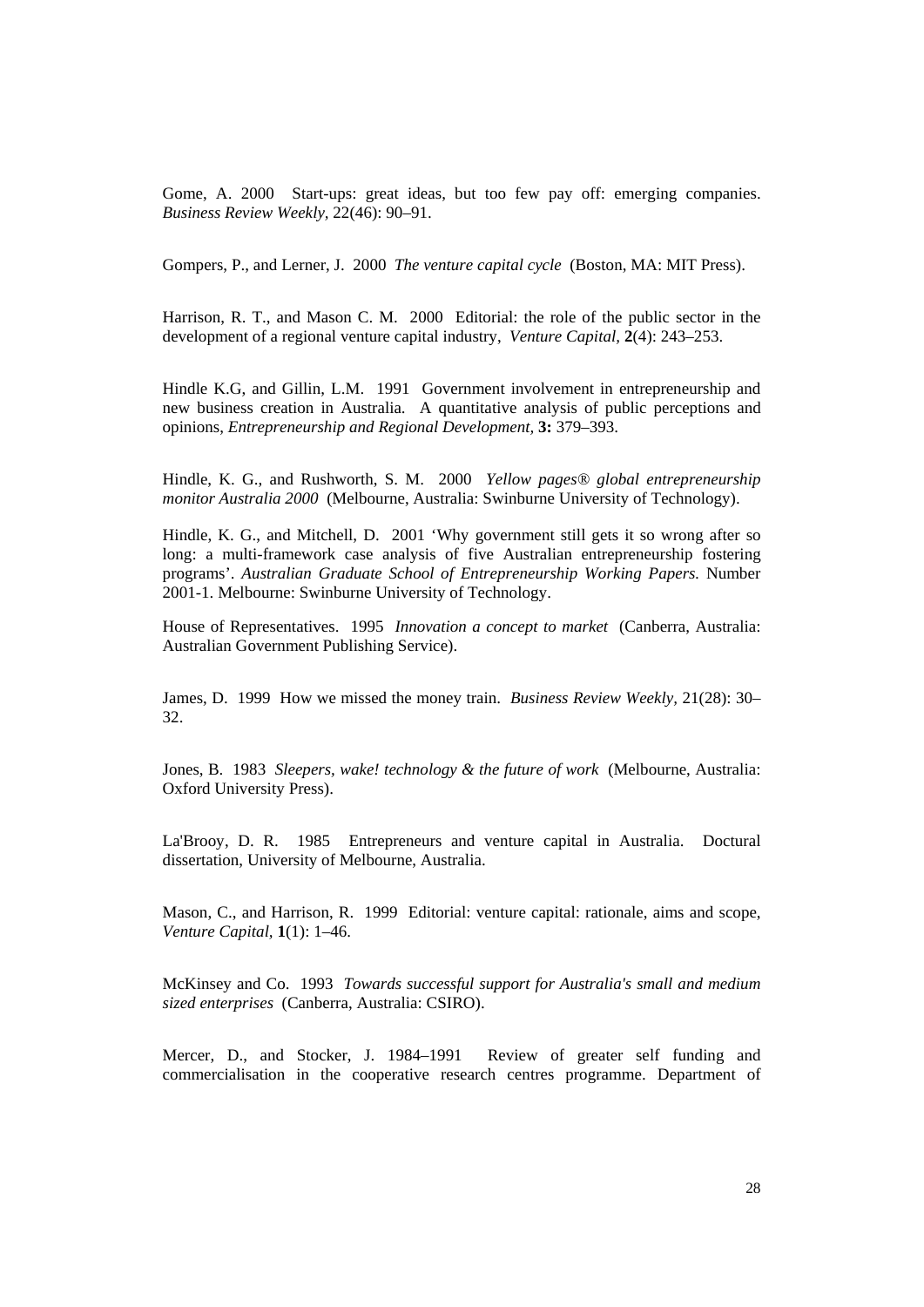Industry Science and Resources. 1998 MIC Licensing Board. *MIC Licensing Board Annual Reports 1984 – 1991* (Melbourne, Australia: MIC Licensing Board).

Pappas, C, Evans and Koop. 1991 *Innovation in Australia, report for the IR&D board* (Boston: Boston Consulting Group).

Parker, R. 2000 Small is not necessarily beautiful: an evaluation of policy support for small and medium-sized enterprises in Australia, *Australian Journal of Political Science,* **35**(2): 239–253.

Pooled Development Funds Registration Board. 1998. *Annual report 1997–1998.* (Canberra, Australia: AGPS).

PricewaterhouseCoopers. 2000 *Global private equity 2000: A review of the global private equity and venture capital markets* (London, UK: 3i Group plc and PriceWaterhouseCoopers).

Reynolds, D., Hay, M., and Camp, S.M. 1999 *Global entrepreneurship monitor 1999 executive report* (Kansas City: Ewing Marion Kauffman Foundation).

Reynolds, P D., Hay, M., Bygrave, W. D., Camp, M., and Autio, E. 2000 *Global entrepreneurship monitor 2000 executive report* (Kansas City, Missouri: Kauffman Center for Entrepreneurial Leadership).

Rosa, Peter. 1998 Entrepreneurial processes of business cluster formation and growth by 'habitual' entrepreneurs, *Entrepreneurship: Theory and Practice,* **22**(4): 43–52.

Ryan, F. 1989. *Report of inquiry Victorian economic development corporation. (Report No. 39).* (Melbourne, Victoria: Jean Gordon Government Printer).

Ryan, N. 1989 The MIC program and the politics of science policy, *Prometheus,* **7**(1): 92–102.

Shaw, B. 2000 Capital misadventure: why going-it-alone is holding back Australian investment, *The Journal of the Securities Institute of Australia (JASSA),* **3**(Spring): 7–9.